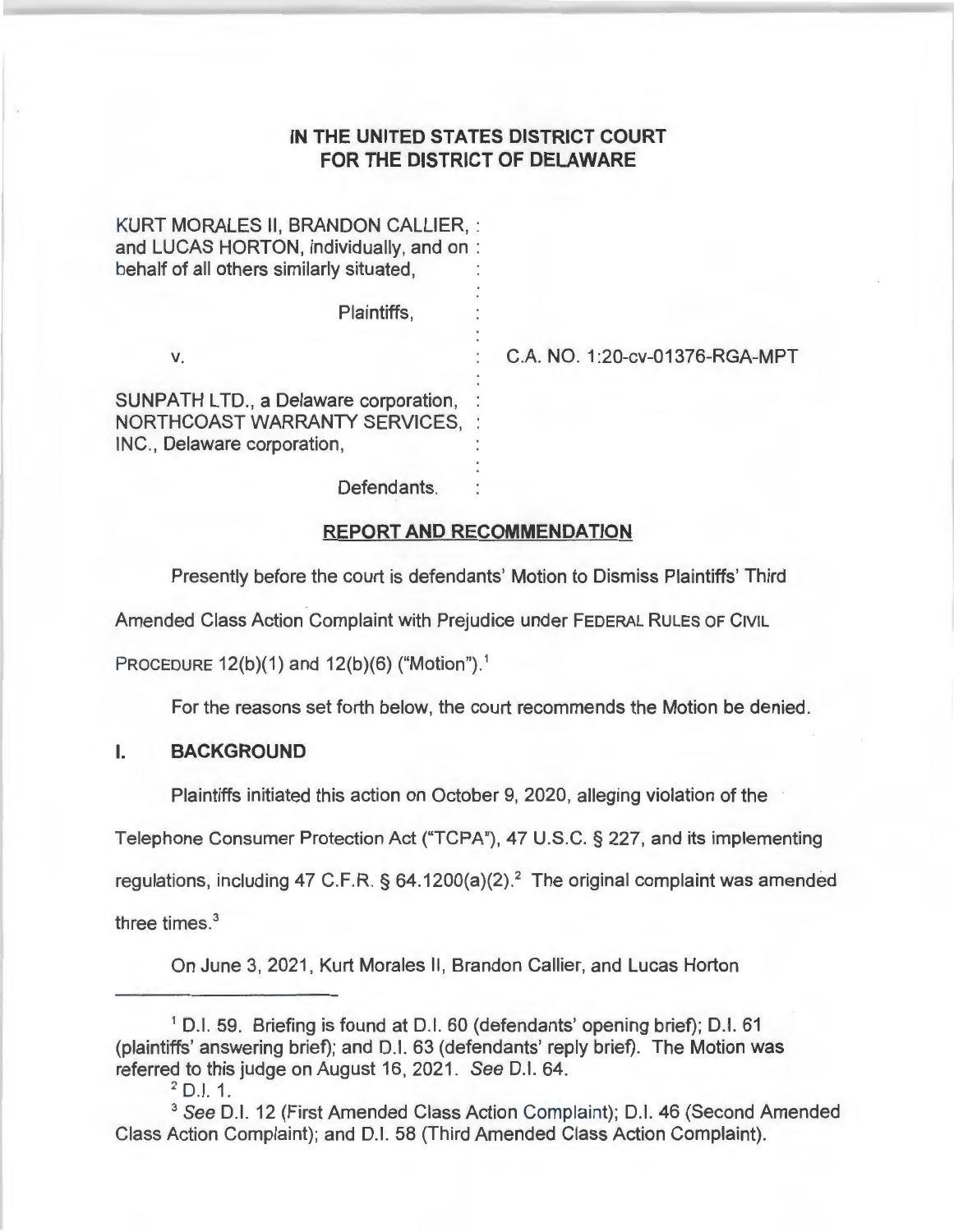(collectively, "plaintiffs") filed the two-count Third Amended Class Action Complaint ("TAC") alleging violations of the TCPA, 47 U.S.C. §§ 227(b) and 227(c) by Sunpath Ltd. and Northcoast Warranty Services, Inc. (collectively, "defendants").<sup>4</sup> Defendants filed the Motion on June 23, 2021.<sup>5</sup>

Defendants allegedly violated the TCPA by making unsolicited and unauthorized phone calls using artificial or prerecorded voice messages, without written consent, to sell vehicle service contracts ("VSCs"). 6

The TCPA was enacted to restrict the use of sophisticated telemarketing equipment that could make calls to millions of consumers en masse; exactly like those allegedly made by defendants. 7 Defendants allegedly create lists of thousands of vehicle owners from various public records and employ aggressive and illegal sales techniques using artificial or prerecorded voice messages to market their VSCs.<sup>8</sup> The messages solicit warranty extensions by purportedly relaying false information concerning the imminent expiration of manufacturers' auto warranties.<sup>9</sup> In fact, the VSCs are neither actual warranties, nor "extensions" of manufacturers' warranties. <sup>10</sup> Defendants' allegedly unlawful behavior is documented in numerous prior legal actions and consumer complaints to the Better Business Bureau.<sup>11</sup>

Plaintiffs, individually and behalf of Classes of all others similarly situated, seek

 $4$  D.I. 58.  $<sup>5</sup>$  D.I. 59.<br> $<sup>6</sup>$  D.I. 58 ¶¶ 1-2.</sup></sup> <sup>7</sup> *Id.* **¶¶** 3-4.<br><sup>8</sup> *Id.* **¶¶** 15-16.<br><sup>9</sup> *Id.* **¶** 18-19. <sup>10</sup> *Id.* ¶ 20.  $11$  See, e.g., id.  $\P$ || 22-24, 26-29.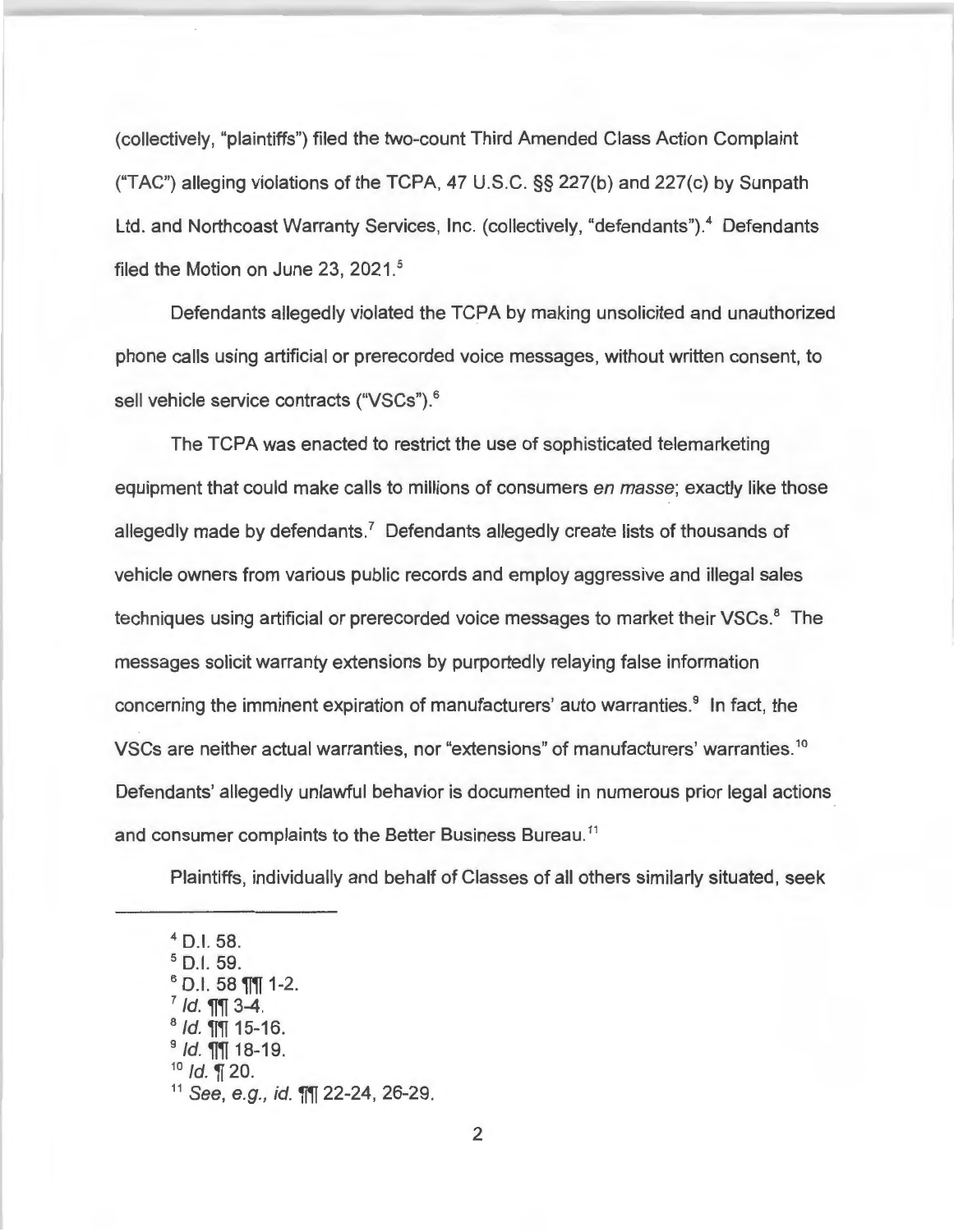damages and an injunction that requires defendants stop their purportedly unlawful calling practices.<sup>12</sup>

II. **LEGAL STANDARDS** 

### **A. 12(b}(1)**

A court must grant a motion to dismiss pursuant to Rule 12(b)(1) if it lacks subject matter jurisdiction to hear a claim.<sup>13</sup> Subject matter jurisdiction must be affirmatively shown in the record before considering the merits of any case.<sup>14</sup> The party asserting federal subject matter jurisdiction bears the burden of proving its existence.<sup>15</sup> "In evaluating a Rule 12(b)(1) motion, a court must first determine whether the movant presents a facial or factual attack."<sup>16</sup> "In reviewing a facial challenge, which contests the sufficiency of the pleadings, the court must only consider the allegations of the complaint and documents referenced therein and attached thereto, in the light most favorable to the plaintiff."<sup>17</sup> Where a statute has been ruled unconstitutional, the court lacks subject matter jurisdiction to consider claims arising from the statute.<sup>18</sup> Pursuant

 $12$  Id. **17.** 

<sup>15</sup> Common Cause of Pa. v. Pennsylvania, 558 F.3d 249, 257 (3d Cir. 2009). <sup>16</sup> In re Schering, 678 F.3d at 243.

 $17$  Id.

<sup>18</sup> Ex parte Siebold, 100 U.S. 371, 377 (1879); see also Reynoldsville Casket Co. v. Hyde, 514 U.S. 749, 760 (1995) (Scalia, J. , concurring) ("[W]hat a court does with regard to an unconstitutional law is simply to ignore it. It decides the case 'disregarding the *[unconstitutional] law*,' because a law repugnant to the Constitution 'is void, and is as no law."' (alteration and emphases original) (citations omitted)); U.S. v. Baucum, 80 F.3d 539, 540-41 (D.C. Cir. 1996) ("It is true that once a statute has been declared unconstitutional, the federal courts thereafter have no jurisdiction over alleged violations (since there is no valid 'law of the United States' to enforce)[.]")).

<sup>&</sup>lt;sup>13</sup> In re Schering Plough Corp. Intron/Temodar Consumer Class Action, 678 F.3d 235, 243 (3d Cir. 2012).

<sup>&</sup>lt;sup>14</sup> See AT&T Commc'ns of N.J., Inc. v. Verizon N.J., Inc., 270 F.3d 162, 168 (3d Cir. 2001).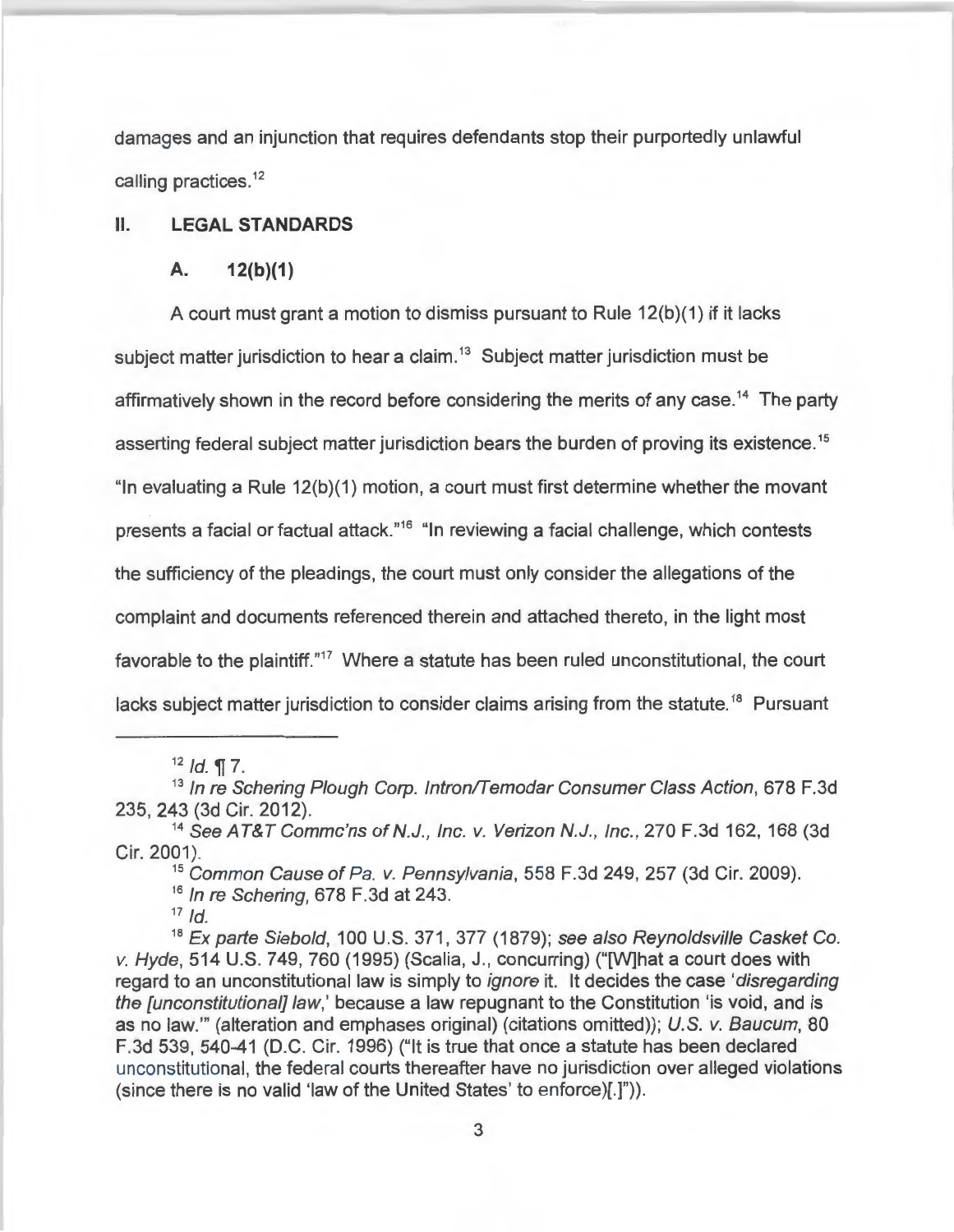to Rule 12(h)(3), dismissal is required if the court determines at any time that it lacks subject matter jurisdiction.<sup>19</sup> Here, defendants present a "facial attack" because the calls alleged to violate the TCPA occurred at a time when the TCPA was unconstitutional.<sup>20</sup>

"In evaluating whether a complaint adequately pleads the elements of standing, courts apply the standard of reviewing a complaint pursuant to a Rule 12(b)(6) motion.  $\dots$   $\mathbb{Z}^1$  That standard is set forth below. "With respect to 12(b)(1) motions in particular, [however,] '[t]he plaintiff must assert facts that affirmatively and plausibly suggest that the pleader has the right he claims (here, the right to jurisdiction), rather than facts that are merely consistent with such a right."<sup>22</sup>

#### **8 . 12{b)(6)**

When reviewing a motion to dismiss pursuant to Rule 12(b)(6), the court must accept the complaint's factual allegations as true.<sup>23</sup> Rule  $8(a)$  requires "a short and plain statement of the claim showing that the pleader is entitled to relief.<sup>"24</sup> The factual allegations do not have to be detailed, but they must provide more than labels, conclusions, or a "formulaic recitation" of the claim elements.<sup>25</sup> Moreover, there must

<sup>&</sup>lt;sup>19</sup> See Arbaugh v. Y&H Corp., 546 U.S. 500, 506 (2006); see also Kontrick v. Ryan, 540 U.S. 443, 455 (2004); FED. R. CIv. P. 12(h)(3).

<sup>&</sup>lt;sup>20</sup> See D.I. 60 at 7-14.

 $21$  In re Schering, 678 F.3d at, 243; see also Baldwin v. Univ. of Pittsburgh Med. Ctr., 636 F.3d 69, 73 (3d Cir. 2011) ("A dismissal for lack of statutory standing is effectively the same as a dismissal for failure to state a claim.") (citation omitted).

 $22$  In re Schering, 678 F.3d at 244 (citation omitted) (second alteration in original).

<sup>&</sup>lt;sup>23</sup> See Bell Atl. Corp. v. Twombly, 550 U.S. 544, 555-56 (2007).

 $24$  Id. at 555.

 $25$  Id. ("Factual allegations must be enough to raise a right to relief above the speculative level . .. on the assumption that all the allegations in the complaint are true (even if doubtful in fact).").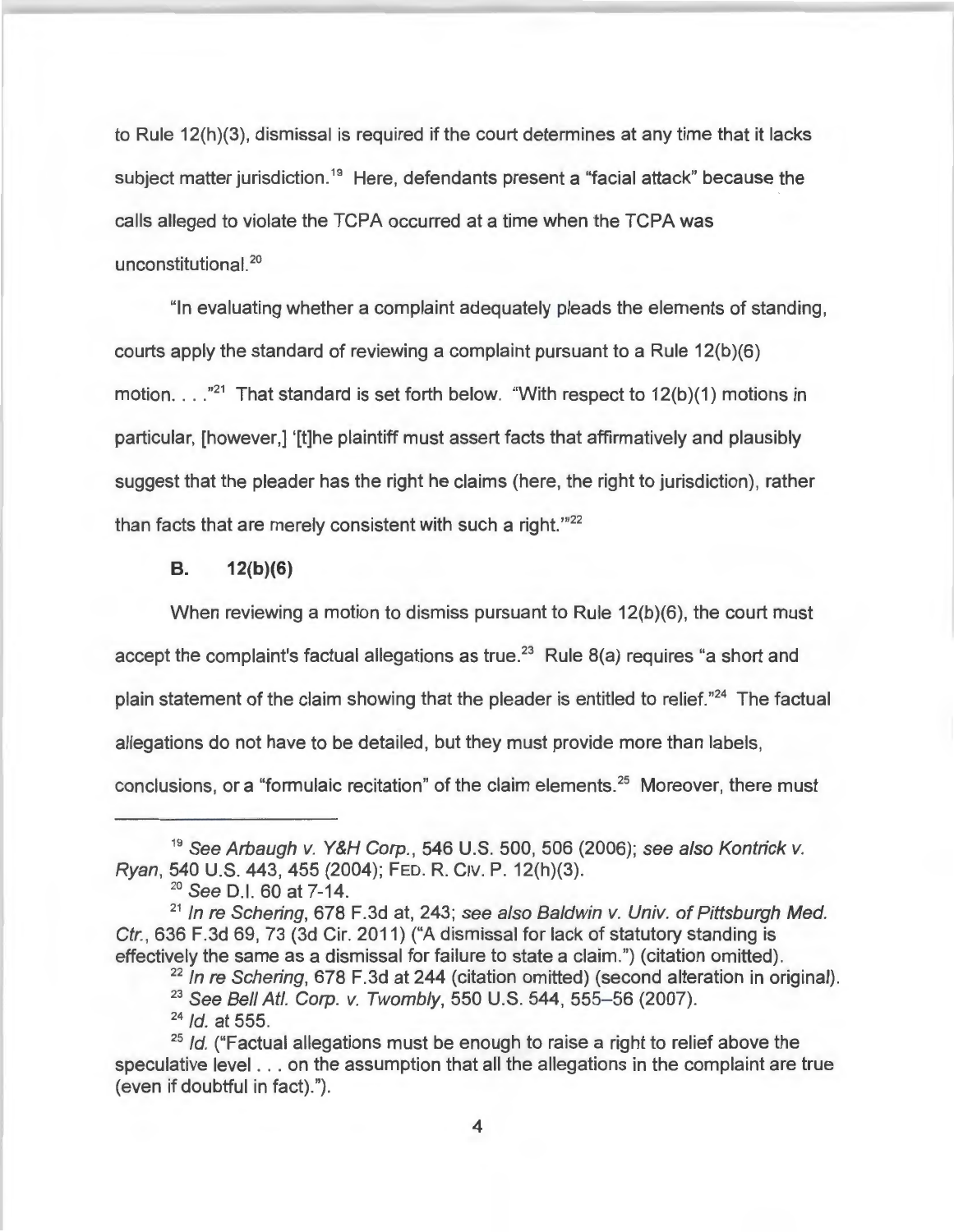be sufficient factual matter to state a facially plausible claim to relief.<sup>26</sup> The facial plausibility standard is satisfied when the complaint's factual content "allows the court to draw the reasonable inference that the defendant is liable for the misconduct alleged."<sup>27</sup>

### **Ill. DISCUSSION**

The parties' dispute centers on the interpretation of the United States Supreme Court's decision in Barr v. American Association of Political Consultants, Inc.  $(*AAPC")$ .<sup>28</sup> The Supreme Court there considered whether a government-debt exception to the TCPA violated the First Amendment, and the severability of that exception.<sup>29</sup>

In 1991, the TCPA was enacted to "generally prohibit [] robocalls to cell phones and home phones."<sup>30</sup> In 2015 the TCPA was amended to "allow[] robocalls that are made to collect debts owed to or guaranteed by the Federal Government" ("the 2015 government-debt exception").<sup>31</sup> The plaintiffs in  $AAPC$ , "political and nonprofit organizations that want to make political robocalls to cell phones," argued "the 2015 government-debt exception unconstitutionally favors debt-collection speech over political and other speech" in violation of the First Amendment, and sought invalidation of "the entire 1991 robocall restriction, rather than simply invalidating the 2015

<sup>&</sup>lt;sup>26</sup> Ashcroft v. Igbal, 556 U.S. 662, 678 (2009).

 $27$  Id. ("Where a complaint pleads facts that are merely consistent with a defendant's liability, it stops short of the line between possibility and plausibility of entitlement to relief.") (internal quotation marks omitted).

<sup>&</sup>lt;sup>28</sup> 140 S. Ct. 2335 (2020).

 $29$  Id. at 2343 (plurality opinion).

 $30$   $\overline{d}$ .

 $31$   $Id.$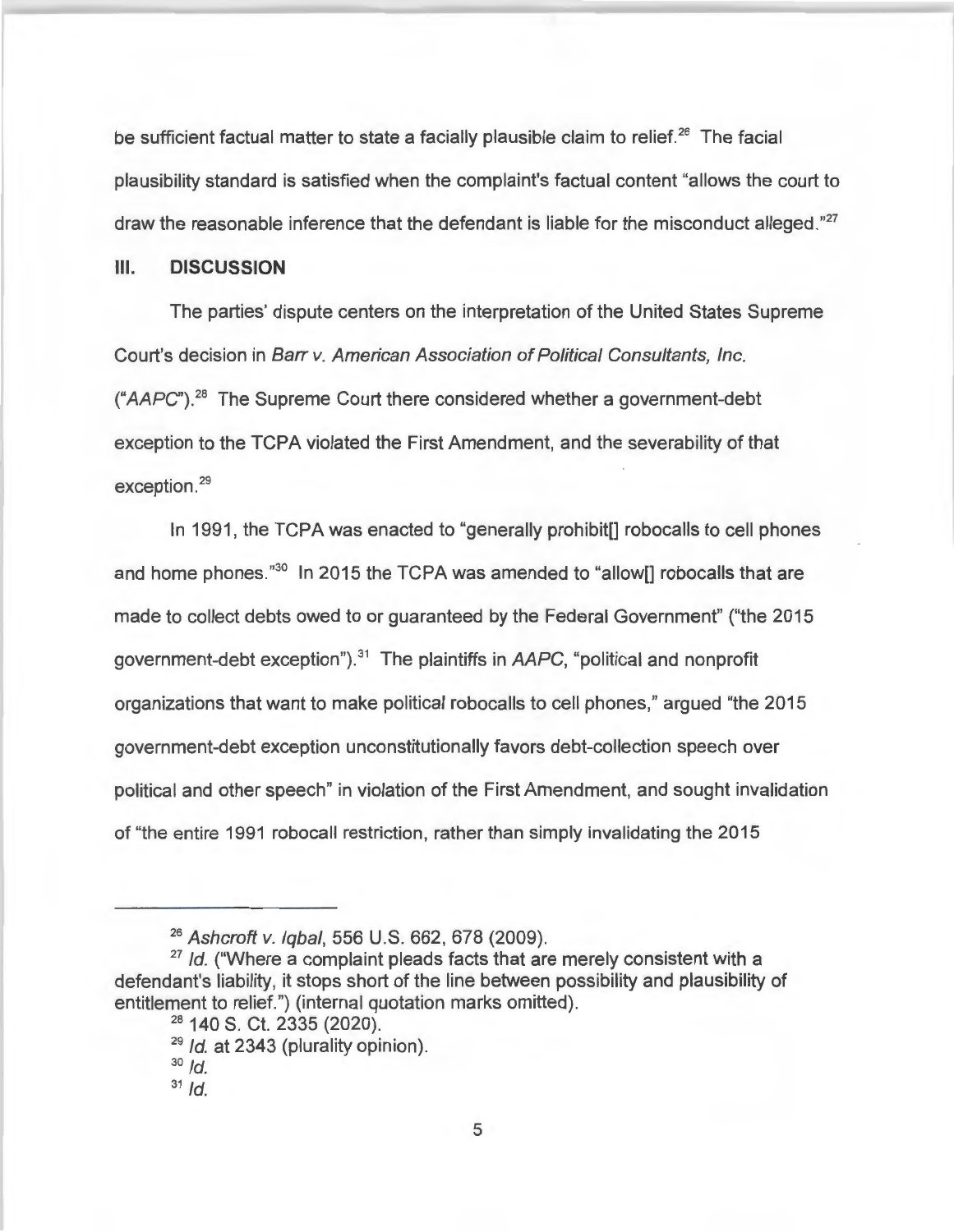government-debt exception."<sup>32</sup> The Court held "the 2015 government-debt exception added an unconstitutional exception to the law. We cure that constitutional violation by invalidating the 2015 government-debt exception and severing it from the remainder of the statute."<sup>33</sup>

Defendants argue the court lacks subject matter jurisdiction over plaintiffs' claims because as a result of finding the 2015 government-debt exception unconstitutional, liability cannot attach to calls made between 2015 and the  $AAPC$  decision.<sup>34</sup> They maintain the TCPA cannot be applied retroactively, and that retroactive application of the TCPA violates principles of due process.<sup>35</sup> Even if the court determines it has subject matter jurisdiction, plaintiffs fail to state a claim because they do not allege defendants used an automatic telephone dialing system ("auto dialer" or "ATOS") with the capacity to use a random or sequential number generator to either store or produce phone numbers to be called.<sup>36</sup>

Plaintiffs argue defendants' constitutional challenge to the TCPA robocall

 $32$  Id.

<sup>&</sup>lt;sup>33</sup> Id. at 2356. Six Members of the Court concluded the government-debt exception added to the TCPA violated of the First Amendment. *Id.* at 2343 (citing *id.* at 2345-47 (plurality opinion); 2356-57 (Sotomayor, J. , concurring in judgment); 2363, 2364 (Gorsuch, J., concurring in judgment in part and dissenting in part)). "Applying traditional severability principles, seven Members of the Court conclude[d] that the entire 1991 robocall restriction should not be invalidated , but rather that the 2015 government-debt exception must be invalidated and severed from the remainder of the statute." Id. at 2343-44 (citing id. 2348-56 (plurality opinion); 2357 (Sotomayor, J., concurring in judgment); 2362-63 (Breyer, J., concurring in judgment with respect to severability and dissenting in part)).

<sup>34</sup>D.I. 60 at 3, 7-8.

<sup>35</sup> Id. at 10-15.

 $36$  Id. at  $3-4$ .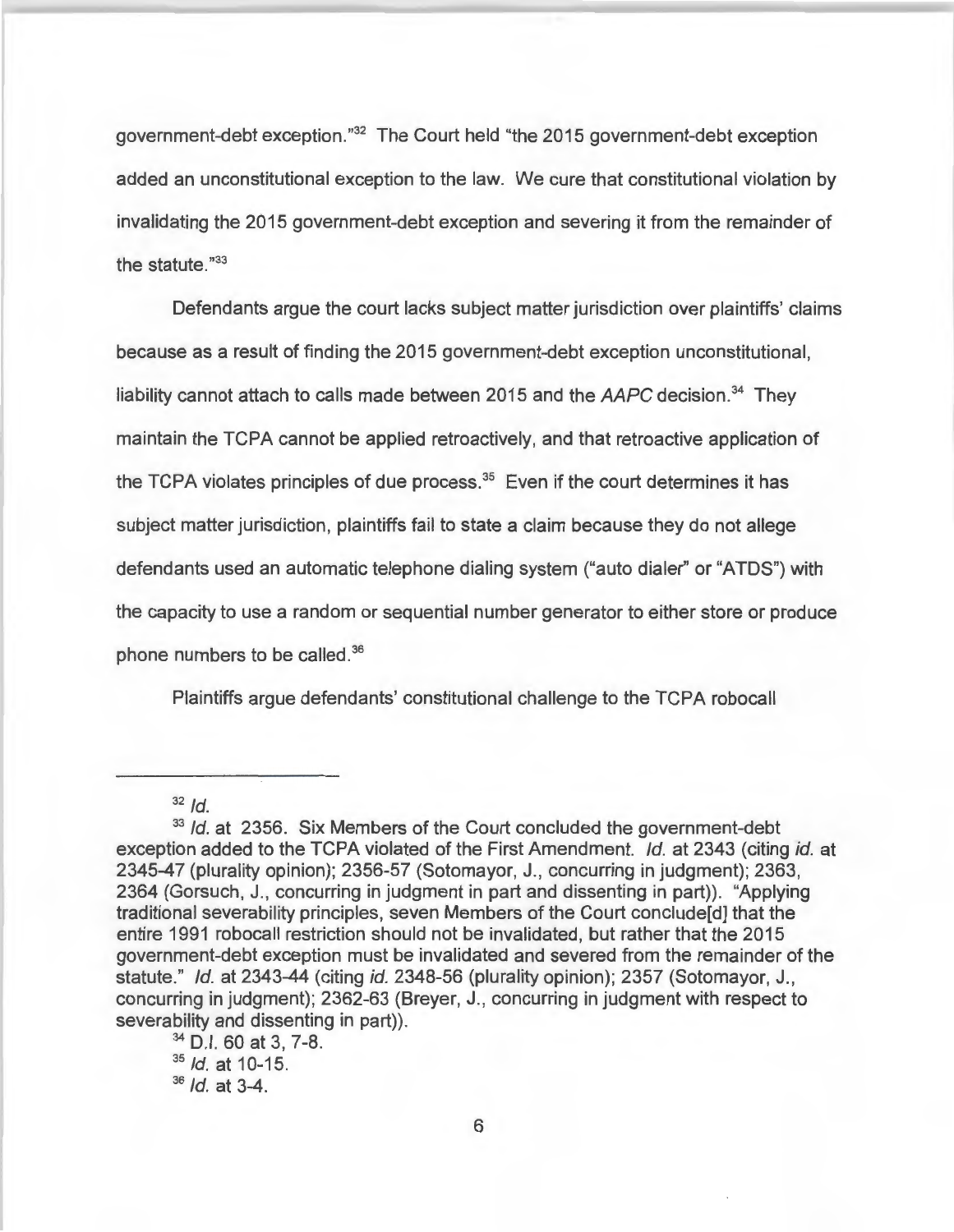restriction is barred by laches.<sup>37</sup> Separately, they insist subject matter jurisdiction exists because the TCPA's general robocall restriction remains enforceable after the unconstitutional government-debt exception was severed, and retroactive enforcement of that restriction does not violate due process.<sup>38</sup> Plaintiffs also maintain the TAC adequately pleads violations of the TCPA's robocall restriction based of defendants' use of an artificial or prerecorded voice, and calls to phone numbers on the National Do Not Call Registry ("DNC Registry"). <sup>39</sup>

## **A. Laches**

Laches is "generally defined as an unreasonable delay" resulting in "material prejudice" to the other party. $40$  Laches arises where: "(1) the plaintiff delayed in filing suit for an unreasonable and inexcusable length of time after the plaintiff knew or reasonably should have known of its claim against the defendant; and (2) the defendant suffered material prejudice or injury as a result of the plaintiff's delay."<sup>41</sup>

Plaintiffs argue the government-debt exception amendment to the TCPA was enacted in 2015, yet defendants delayed until 2020 to assert their constitutional challenge to that exception "for the sole purpose of avoiding liability for placing telemarketing calls to Plaintiffs in violation of the TCPA."<sup>42</sup> Plaintiffs assert that delay was unreasonable and materially prejudicial to them.<sup>43</sup>

<sup>37</sup> D.I. 61 at 5-6.

 $38$  *Id.* at 6-17.

<sup>&</sup>lt;sup>39</sup> Id. at 17-18 (citing D.I. 58 **11** 70-88).

<sup>40</sup>Reid v. Spazio, 970 A.2d 176, 182 (Del. 2009).

<sup>&</sup>lt;sup>41</sup> McKesson Info. Sols. LLC v. Trizetto Grp., Inc., 426 F. Supp. 2d 203, 208 (D. Del. 2006) (citation omitted).

<sup>42 0.1.</sup> 61 at 5.

 $43$  Id.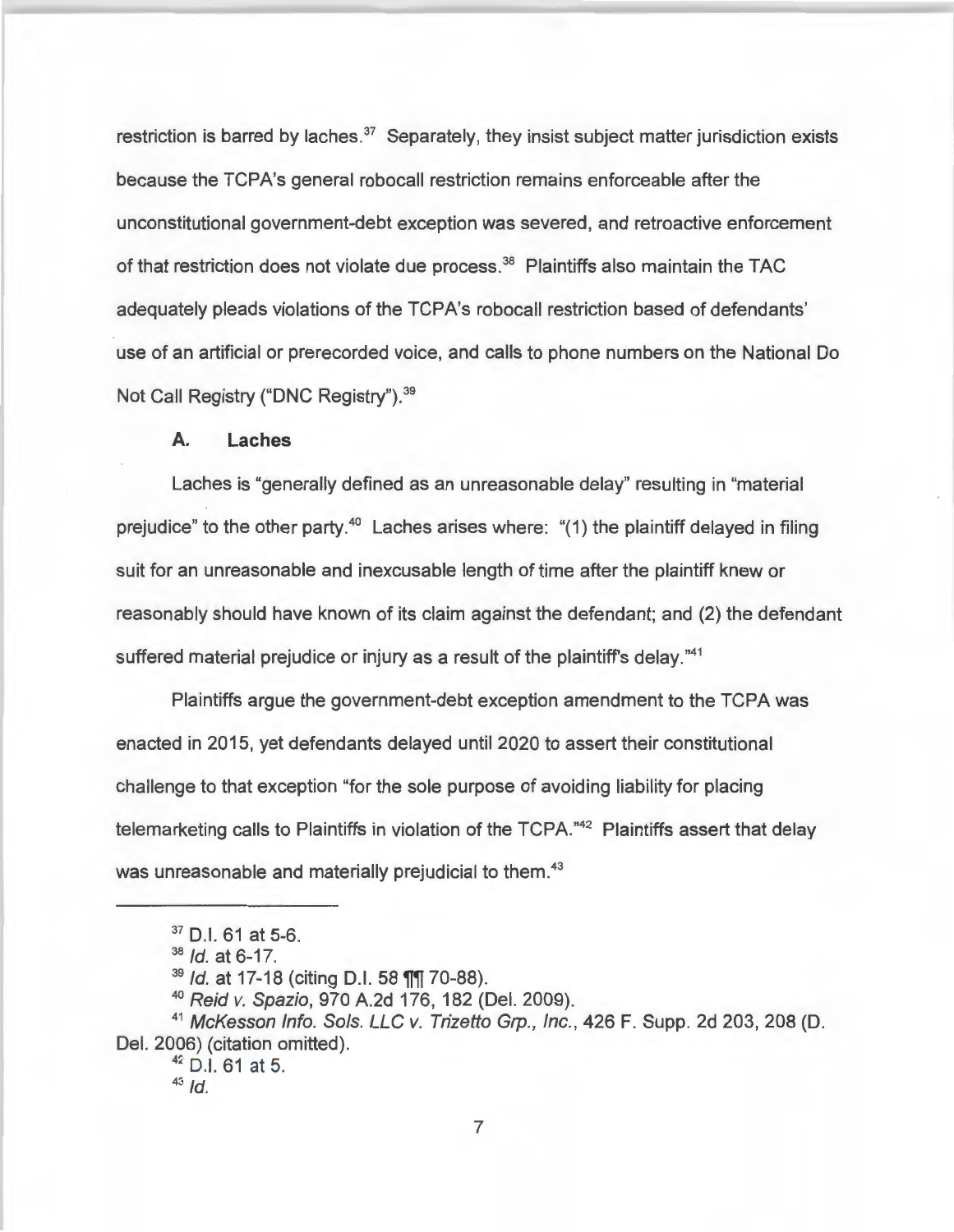Defendants maintain plaintiffs' argument would require them to seek an impermissible advisory opinion because prior to being sued by plaintiffs they had no avenue to raise their constitutional challenge.<sup>44</sup> Defendants also note Justice Gorsuch's statement suggesting it is questionable whether similarly situated parties would have standing to challenge the constitutionality of the government-debt exception.<sup>45</sup>

The court determines defendants' argument is not barred by laches. Defendants raised their laches defense in a motion to dismiss the original complaint<sup>46</sup> and aver diligence in asserting their defenses through three amendments to that original complaint.<sup>47</sup> Plaintiffs assertions of unreasonable delay and material prejudice have not been demonstrated and are thus rejected.

### **B. Impact of AAPC on the Court's Jurisdiction**

The FEDERAL RULES OF CIVIL PROCEDURE require a court dismiss the action if it determines at any time it lacks subject matter jurisdiction.<sup>48</sup> Where a statute has been ruled unconstitutional, the court lacks subject matter jurisdiction to consider claims arising from the statute.<sup>49</sup> Defendants argue  $AAPC$  determined the 2015 governmentdebt exception to the TCPA was unconstitutional and severed that exception on a

 $44$  D.I. 63 at 7.<br> $45$  *Id.* (citing *AAPC*, 140 S. Ct. at 2366 ("The plaintiffs point to the government-debt exception only to show that the government lacks a compelling interest in restricting their speech. It isn't even clear the plaintiffs would have standing to challenge the government-debt exception.") (Gorsuch, J. concurring in part, dissenting in part)).

<sup>46</sup> See D.I. 31.

 $47$  D.I. 63 at 7.<br> $48$  Feb. R. Civ. P. 12(h)(3).

<sup>49</sup>See, e.g., Ex parte Siebold, 100 U.S. at 377; Baucum, 80 F.3d at 540-41.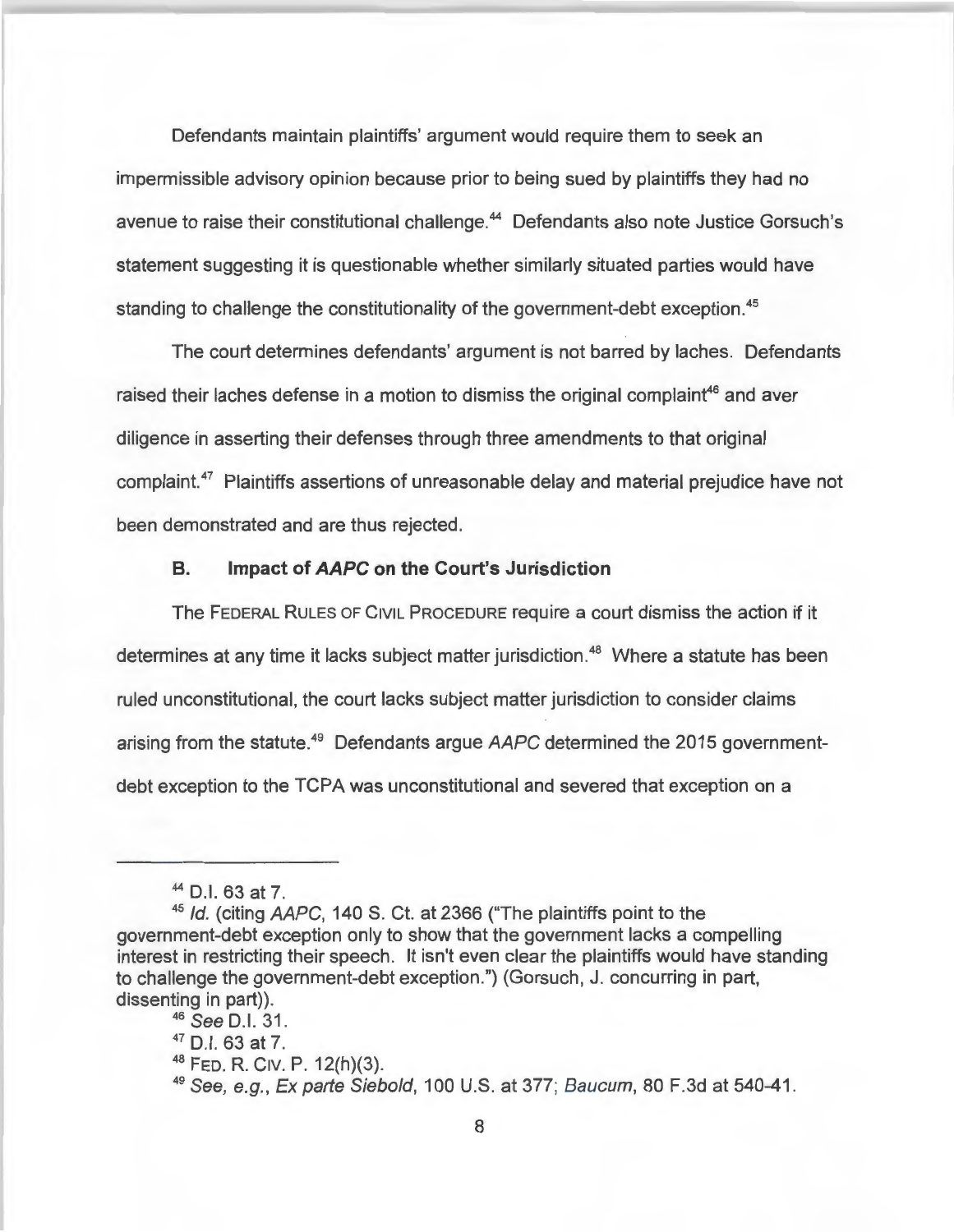prospective basis.<sup>50</sup> They contend the TCPA cannot be applied retroactively and that retroactive application would violate principles of due process.<sup>51</sup> Thus, no liability can arise under the act for defendants' purported violations between 2015 and the issuance of the *AAPC* decision in 2020.<sup>52</sup> Because all calls plaintiffs complain of were made during that time period, defendants insist the TAC should be dismissed with prejudice.<sup>53</sup> They also argue retrospective application of the TCPA would violate principles of due process.<sup>54</sup> The court disagrees with both arguments.

The TCPA was amended in 2015 to carve out an exception for calls related to government debt. <sup>55</sup>*AAPC* held that exception violated the First Amendment because it discriminated speech based on its content.<sup>56</sup> The Court then considered "whether to invalidate the entire 1991 robocall restriction, or instead to invalidate and sever the 2015 government-debt exception."<sup>57</sup> The Court first rejected the argument that the entire 1991 robocall restriction was unconstitutional.<sup>58</sup> Applying "ordinary severability principles" the Court held the 2015 government-debt exception severable from the remainder of the TCPA.<sup>59</sup> The Court determined:

 $50$  D.I. 60 at 8.

 $51$  *Id.* at 8-15.

 $52$  *Id.* at  $7-12$ .

 $53$  *Id.* at 10.

 $54$  Id. at 12-15.

<sup>55</sup>*AAPC,* 140 S. Ct. at 2345 (plurality opinion).

 $56$  Id. at 2345-47 (plurality opinion); 2356-57 (Sotomayor, J., concurring in judgment); 2363, 2364 (Gorsuch, J., concurring in judgment in part and dissenting in part)).

 $57$  *ld.* at 2348 (plurality opinion).

 $58$  *ld.* at 2348-49 (plurality opinion).

 $59$  Id. at 2348-56 (plurality opinion); 2357 (Sotomayor, J., concurring in judgment); 2362-63 (Breyer, J., concurring in judgment with respect to severability and dissenting in part)).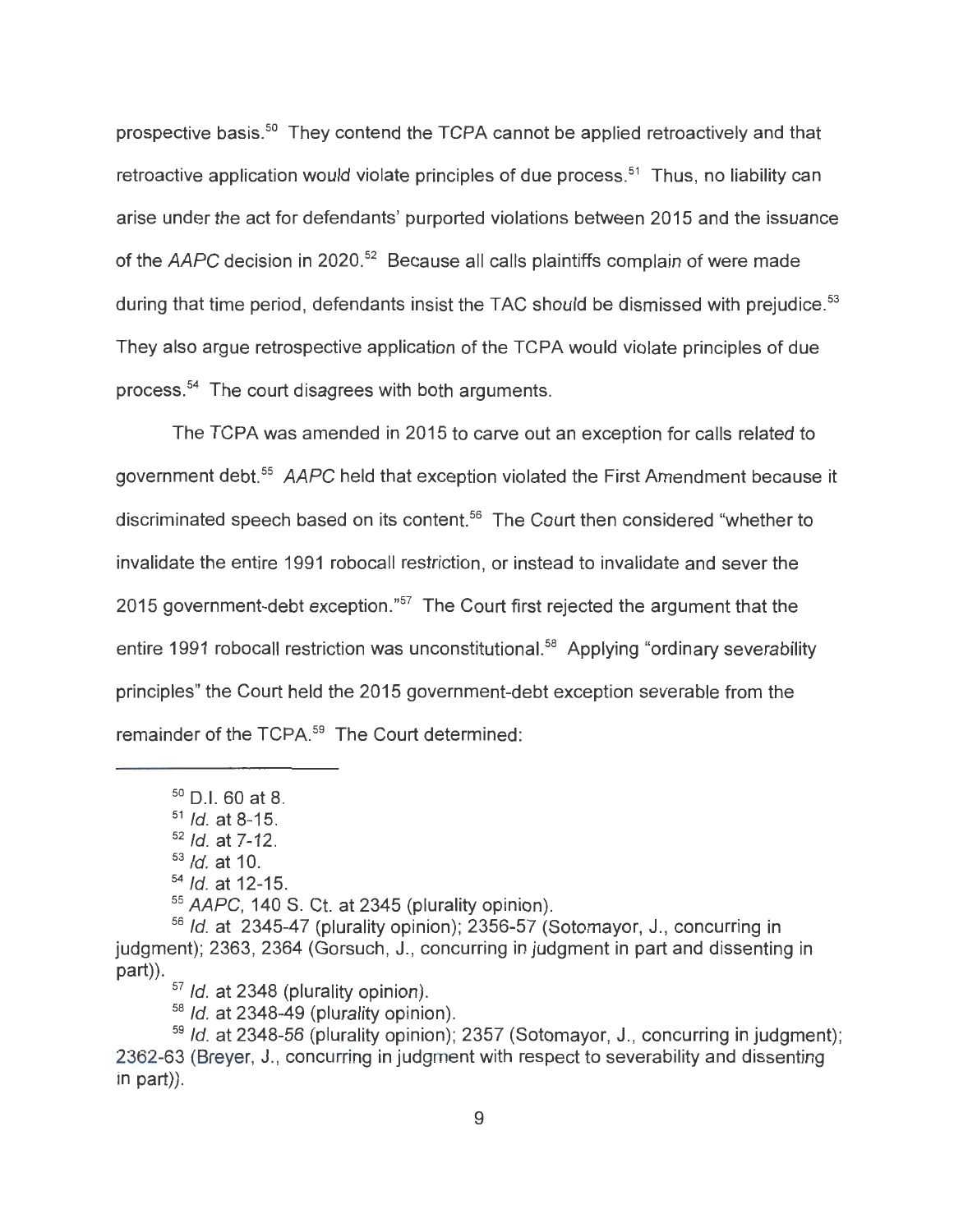With the government-debt exception severed, the remainder of the law is capable of functioning independently and thus would be fully operative as a law. Indeed, the remainder of the robocall restriction did function independently and fully operate as a law for 20-plus years before the government-debt exception was added in 2015.<sup>60</sup>

Analyzing precedent, the Court stated it:

has long applied severability principles in cases like this one, where Congress added an unconstitutional amendment to a prior law. In those cases, the Court has treated the original, pre-amendment statute as the "valid expression of the legislative intent." The Court has severed the "exception introduced by amendment," so that "the original law stands without the amendatory exception." 61

"[T]he Court in Frost explained that an unconstitutional statutory amendment 'is a nullity'

and 'void' when enacted, and for that reason has no effect on the original statute." *62* 

Writing for three justices in the plurality, Justice Kavanaugh stated in footnote 12 that:

although our decision means the end of the government-debt exception, no one should be penalized or held liable for making robocalls to collect government debt after the effective date of the 2015 government-debt exception . . . our decision today does not negate the liability of parties who made robocalls covered by the robocall restriction.<sup>63</sup>

<sup>61</sup> Id. (quoting Frost v. Corporation Commc'n of Okla., 278 U.S. 515, 526-27 (1929) and Truax v. Corrigan, 257 U.S. 312, 342 (1921), respectively).

 $63$  *ld.* at 2355 n.12 (emphasis added). Although footnote 12 is dicta, the Third Circuit has stated: "[W]e should not idly ignore considered statements the Supreme Court makes in dicta. The Supreme Court uses dicta to help control and influence the many issues it cannot decide because of its limited docket. 'Appellate courts that dismiss these expressions [in dicta] and strike off on their own increase the disparity among tribunals (for other judges are likely to follow the Supreme Court's marching orders) and frustrate the evenhanded administration of justice by giving litigants an outcome other than the one the Supreme Court would be likely to reach were the case heard there."' Off. Comm. of Unsecured Creditors of Cybergenics Corp. v. Chinery, 330 F.3d 548, 561 (3d Cir. 2003) (alterations in original) (quoting In re McDonald, 205 F.3d 606, 612-13 (3d Cir.2000)); see also F.E.B. Corp. v. United States, 818 F.3d 681,690 (11th Cir. 2016) ('"[T]here is dicta . .. and then there is Supreme Court dicta.' We have consistently recognized that 'dicta from the Supreme Court is not something to be lightly

 $60$  *Id.* at 2353 (plurality opinion).

 $62$  Id. (emphasis added) (quoting Frost, 278 U.S. at 526-27).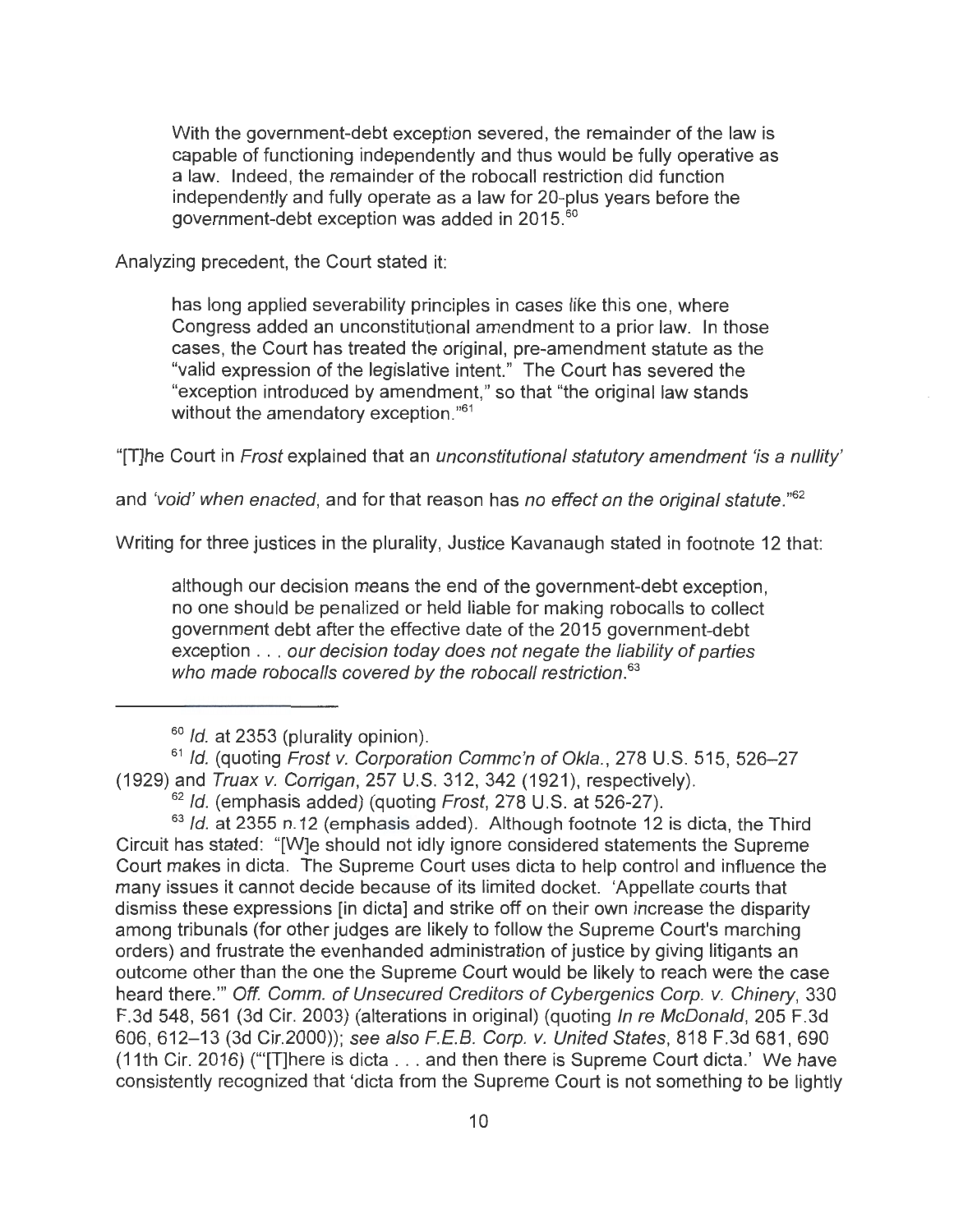Despite the apparent clarity of the Court's statements, there was not initial unanimity among the lower courts regarding the retroactive effect of severing the 2015 government-debt exception from the TCPA. In briefing, the parties cite cases making contradictory determinations on that question.<sup>64</sup> Only a minority are consistent with defendants' position that calls made while the exception was in place are not subject to liability. Defendants rely primarily on Cunningham v. Matrix Fin. Serv.<sup>65</sup> and Creasy v.

The cases relied upon by defendants declined to follow Justice Kavanaugh's footnote 12 dicta. See Hussain v. Sullivan Buick-Cadillac-GMC Truck, Inc., 506 F. Supp. 3d 1242, 1244 (M.D. Fla. 2020) (noting the defendants' argument "that footnote 12 is not binding on this Court because it was only joined by 3 justices and is *dicta*"): Cunningham v. Matrix Fin. Servs., LLC, 531 F. Supp. 3d 1164, 1176 (E.D. Tex. 2021) (stating "footnote twelve is, by definition, dictum .. . [but] the Court simply cannot oblige [the defendant's] request for the Court to give effect to footnote twelve without contravening AAPC's holding ... [and despite the court acknowledging] it is 'generally bound by Supreme Court dicta, especially when [such dictum] is 'recent and detailed'[, Hollis, 827 F.3d at 448, [ $\ldots$  the Court concludes that footnote twelve is unpersuasive") (fourth alteration in original); Creasy v. Charter Commc'ns, Inc., 489 F. Supp. 3d 499, 506 n.4 (E.D. La. 2020) ("This footnote is merely persuasive, as opposed to mandatory, because it appears in an opinion commanding the votes of only three Justices, and because, as [the defendant] astutely observes, it constitutes mere 'obiter dictum."'); Lindenbaum v. Realgy, LLC, 497 F. Supp. 3d 290, 298 (N.D. Ohio 2020) ("Although dicta, the plurality noted in footnote 12 that 'no one should be penalized or held liable for making robocalls to collect government debt after the effective date of the 2015 government-debt exception and before the entry of final judgment [in this case] . .. . ' This statement would make no sense if the term 'void' meant 'void ab initio,' because, in essence, footnote 12 indicates the statute as amended should be enforced with respect to government-debt collector robocalls made during this period .") (alteration in original).

<sup>64</sup> See D.I. 60 at 8-10; D.I. 61 at 8-15.

<sup>65</sup>531 F. Supp. 3d 1164 (E.D. Tex. 2021).

cast aside,' but rather is of 'considerable persuasive value[.]"')( citations omitted); Hollis v. Lynch, 827 F.3d 436, 448 (5th Cir. 2016) ("[W]e are generally bound by Supreme Court dicta, especially when it is 'recent and detailed."') (citation omitted); Bonidy v. U.S. Postal Service, 790 F.3d 1121 , 1125 (10th Cir. 2015) ("[W]e are 'bound by Supreme Court dicta almost as firmly as by the Courts' outright holdings, particularly when the dicta is recent and not enfeebled by later statements."') (citation omitted); Cuevas v. United States, 778 F.3d 267, 272-73 (1st Cir. 2015) (same).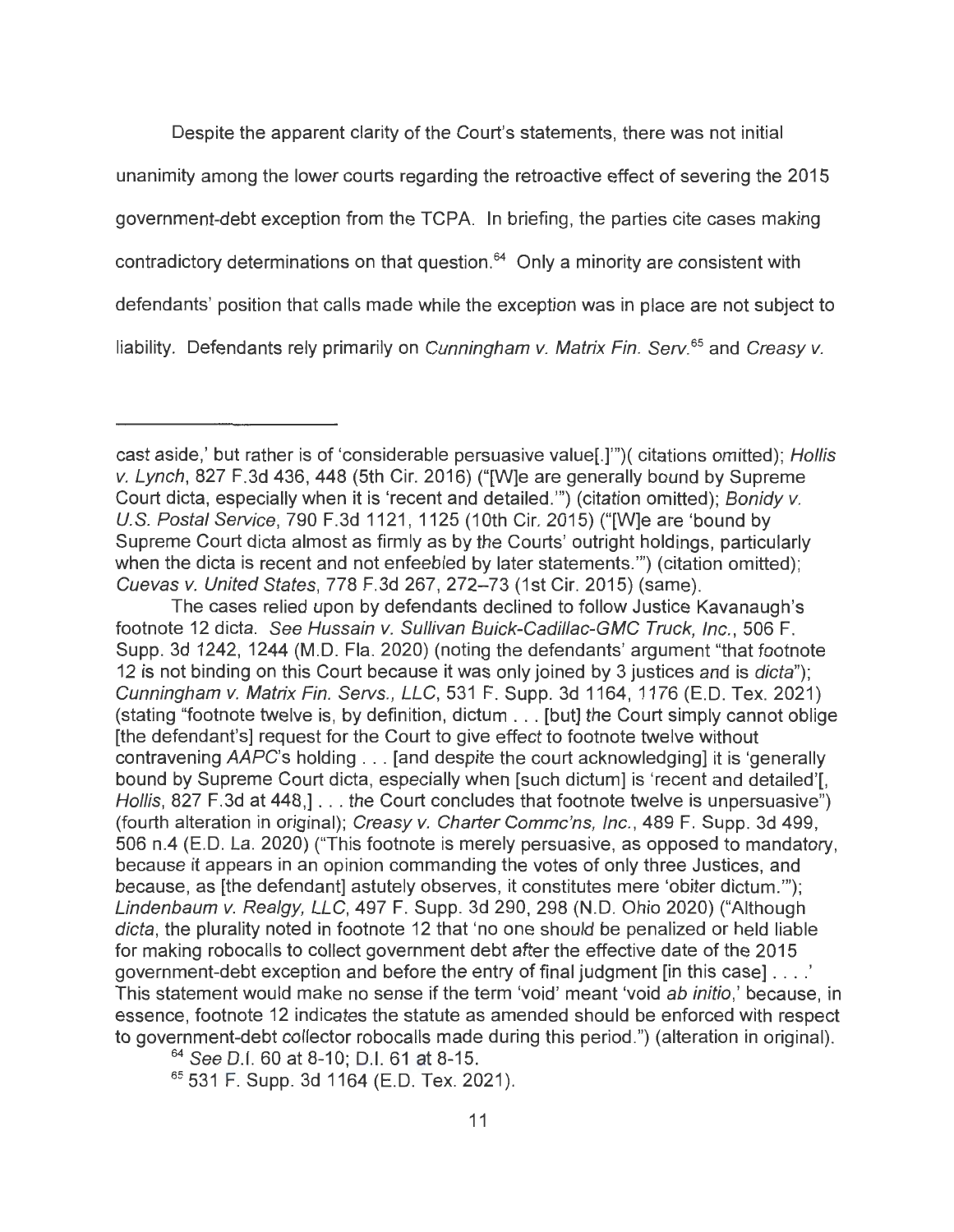### Charter Commc'n, Inc. 66

Since briefing was completed, courts considering the issue have coalesced in agreement that severance of the government-debt exception applied retroactively, the most significant of which is the Sixth Circuit's decision in Lindenbaum v. Realgy, LLC.<sup>67</sup> The district court determined "severability is a remedy that operates only prospectively, so the robocall restriction was unconstitutional and therefore 'void' for the period the exception was on the books" and granted defendant's Rule 12(b)(1) motion to dismiss."<sup>68</sup> Conducting a de novo review, the Sixth Circuit restated defendant's argument that "severability is a remedy that fixes an unconstitutional statute, such that it can only apply prospectively" and "[a]s a fallback, it argues that if it can be held liable for the period from 2015 to 2020, but government-debt collectors who lacked fair notice

 $67$  13 F.4th 524 (6th Cir 2021); see also Marshall v. Grubhub, C.A. No. 19-cv-3718, 2021 WL 4401496 (N.D. Ill. Sept. 27, 2021 ). Prior to the Sixth Circuit's Lindenbaum decision, no other circuit court had addressed the retroactive impact of AAPC. The court is unaware of any other circuit court decision addressing this issue.

<sup>68</sup> Lindenbaum, 13 F.4th at 527 (emphasis added) (citing Lindenbaum, 497 F. Supp. 3d at 298-99).

<sup>&</sup>lt;sup>66</sup> 489 F. Supp. 3d 499 (E.D. La. 2020). Defendants also cite Lindenbaum v. Realgy, LLC, 497 F. Supp. 3d 290 **(N.D.** Ohio 2020) and Hussain v. Sullivan Buick-Cadillac-GMC Truck, Inc., 506 F. Supp. 3d 1242 (M.D. Fla. 2020). With respect to Lindenbaum, as discussed below, the Sixth Circuit reversed the district court's opinion. The district court in Hussain dismissed a suit for lack of subject matter jurisdiction in a case similar to the matter at bar. Agreeing, at that time, with Lindenbaum and Creasy, that court held "federal courts lack subject matter jurisdiction over alleged violations from the enactment of the 2015 amendment to the July 6, 2020 decision in AAPC." Hussain, 506 F. Supp. at 1245. Three months later, however, the same district court judge expressly repudiated his Hussain decision when he decided Boisvert v. Carnival Corp., C.A. No. 8:20-cv-2076-30SPF, 2021 WL 1329079, at \*2 (M.D. Fla. Mar. 12, 2021). The Boisvert defendant largely relied on the Hussain decision. Id. The court denied the motion to dismiss: "[u]pon further reflection, the Court departs from its earlier opinion because, since the Court's Order in Hussain, every court faced with this same issue has concluded that a plaintiff may continue to bring§ 227(b) claims post-AAPC." Id. (citing cases).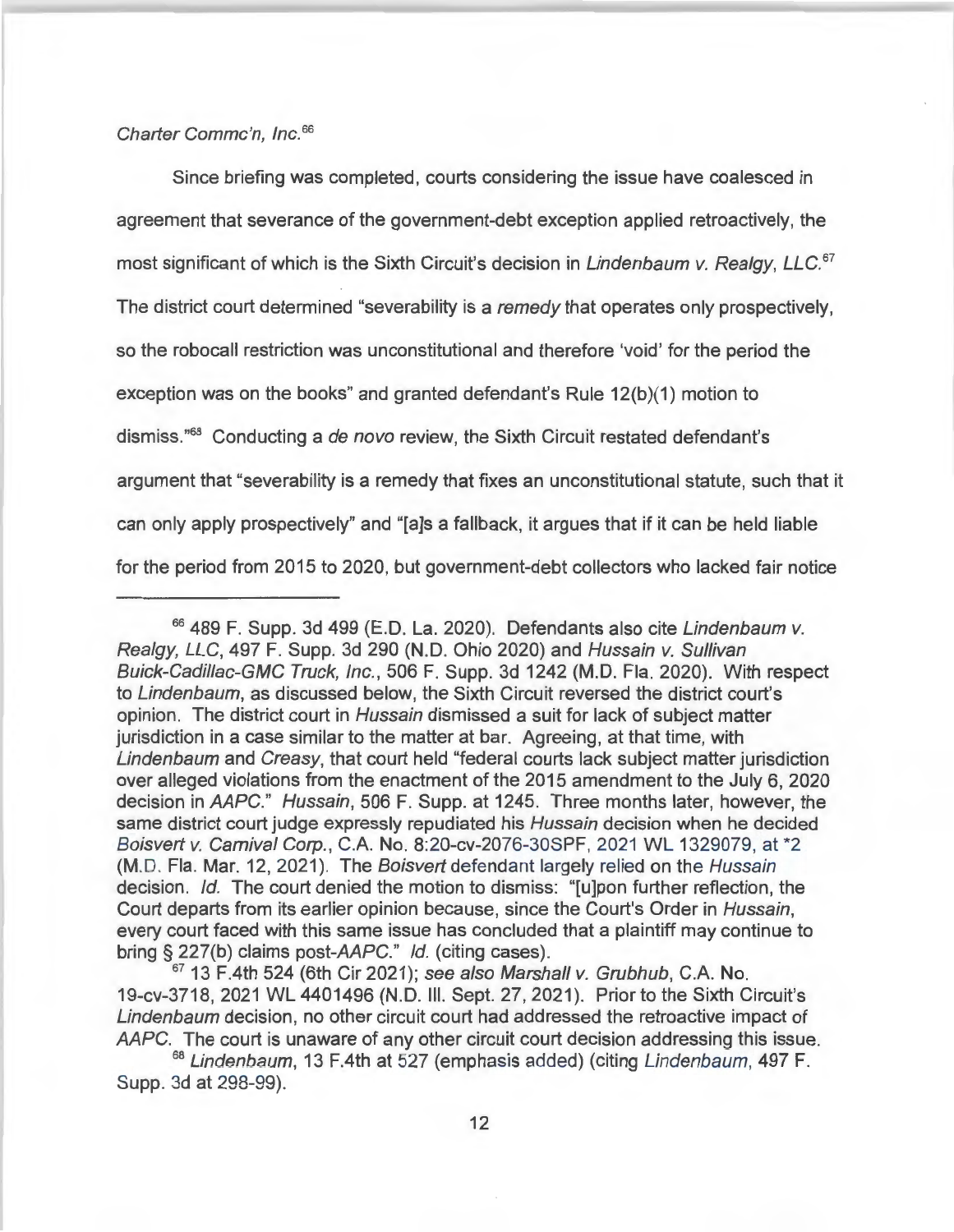of the unlawfulness of their actions cannot, it would create the same First Amendment violation the Court recognized in AAPC.<sup>"69</sup> The Sixth Circuit found "[n]either argument has merit." 70

The appeals court described the defendant's argument that severance is a remedy as "misconstru[ing] the nature of remedies. Remedies consist of 'an injunction, declaration, or damages.'"<sup>71</sup> "[T]hat '[t]he relief the complaining party requests does not circumscribe' the severability inquiry also demonstrates that it cannot be a remedy." $72$ The Lindenbaum court observed that "[i]n AAPC, the Court severed the exception in a way that gave AAPC none of the relief it sought. That cannot have been a remedy." $^{73}$ 

The Sixth Circuit found the Lindenbaum district court erred in concluding AAPC "offered 'a remedy in the form of eliminating the content-based restriction' from the TCPA."<sup>74</sup> It held the AAPC decision "recognized only that the Constitution had 'automatically displace[d]' the government-debt-collector exception from the start, then interpreted what the statute has always meant in its absence. That legal determination applies retroactively." 75

This court likewise rejects defendants' subject matter jurisdiction argument that no liability can attach to calls they made between the date of amendment in 2015 and

 $69$  *Id.* at 529.

 $70$  Id.

 $71$  Id. (citing AAPC, 140 S. Ct. 2351 n.8 (plurality opinion)).

 $72$  Id. (quoting Levin v. Com. Energy, Inc., 560 U.S. 413, 427(2010)).

 $73$  Id. (citing, AAPC, 140 S. Ct. at 2344 (plurality opinion); id. at 2365-66

<sup>(</sup>Gorsuch, J., concurring in part and dissenting in part) (criticizing that outcome)).

 $74$  Id. at 530 (quoting Lindenbaum, 497 F. Supp. 3d at 297).

 $75$  Id. (citations omitted).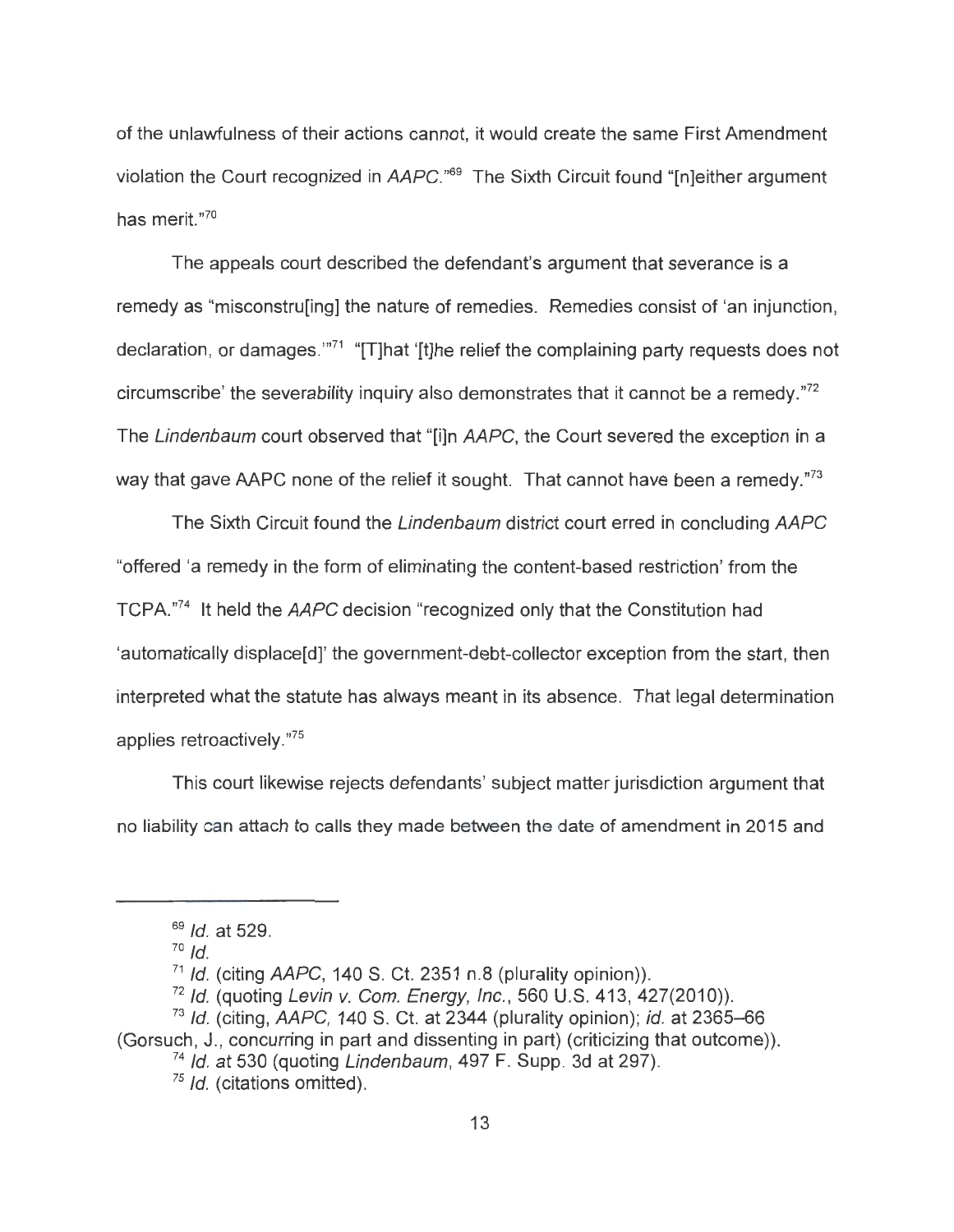the date of the decisions of the AAPC in July of 2020.<sup>76</sup>

Here, defendants make the same arguments that were successful in Creasy and

Cunningham.<sup>77</sup> Each, along *Hussain* and the *Lindenbaum* district court opinion cited by

defendants, have been roundly rejected by courts throughout the country.<sup>78</sup>

 $76$  D.I. 60 at 7.<br> $77$  Creasy held district courts lacked authority to adjudicate violations of the TCPA ban that consumers alleged to have occurred before the Supreme Court restored the constitutionality of the act by severing the government-debt exception. Creasy, 489 F. Supp. 3d at 503. Cunningham likewise held "§ 227(b)(1 )(A)(iii) was unconstitutional from the moment Congress enacted the government-debt exception until the Supreme Court handed down its decision in AAPC. In other words, during that stretch of time, § 227(b)(1 )(A)(iii) had no legal effect." Because the alleged violations occurred during the period, the court held it "must dismiss this case for lack of subject matter jurisdiction." Cunningham, 531 F. Supp. 3d at 1180-81 (citations omitted).

<sup>78</sup> See, e.g., Lindenbaum, 13 F.4th at 529 (criticizing Cunningham); Pers. v. Tech. Educ. Servs., Inc. , 542 F. Supp. 3d 1355, 1361 (N.D. Ga. 2021) (disagreeing with the reasoning of Cunningham, Creasy, and the Lindenbaum district court opinion because each "relied on a dissenting opinion in AAPC to create a distinction that, in this Court's view, was unintended by the plurality opinion"); Horton v. Mu/tip/an, Inc., C.A. No. 3:21-cv-1542-S-BK, 2021 WL 5868328, at \*3 (N.D. Tex. Nov. 24, 2021) (noting the Cunningham decision was contrary to the holdings of district judges in the Southern and Western Districts of Texas (citations omitted)); Marshall v. Grubhub Inc., C.A. No. 19-cv-3718, 2021 WL 4401496, at \*3 (N.D. Ill. Sept. 27, 2021) (relying on the Sixth Circuit's Lindenbaum opinion and describing Cunningham, Creasy, Hussain, and the Lindenbaum district court opinions the "handful" of courts that did not uphold the robocall restriction as constitutional despite the government-debt exception being held unconstitutional); Roeder v. Collection Bureau of the Hudson Valley, Inc. , C.A. No. 20-cv-6200(JCM), 2021 WL 3888127, at \*7-8 (S.D.N.Y. Aug. 31 , 2021) (declining to follow Hussain, Creasy, and the Lindenbaum district court opinion, for failing to acknowledge AAPC's "express intent to preserve the non-severed portions of the robocall restrictions"); Buell v. Credit.com, Inc., C.A. No. 4:21-cv-01055-KAW, 2021 WL 3271127, at \*4 (N.D. Cal. July 30, 2021) (explaining disagreement with the reasoning of Creasy and Hussain, and rejection the Lindenbaum district court opinion as relying on those cases); Van Connor v. One Life Am., Inc. , C.A. No. 6:19-cv-03283-DCC, 2021 WL 2667063, at \*3 (D.S.C. June 29, 2021) (declining to follow Creasy, Cunningham, and the Lindenbaum district court opinion, i.e., the "minority of federal district courts [that] found ... it is unconstitutional to enforce the unamended statute but not the exception during the interim period"), motion to certify appeal denied, C.A. No. 6:19-cv-03283-DCC, 2021 WL 4272614 (D.S.C. Sept. 21 , 2021).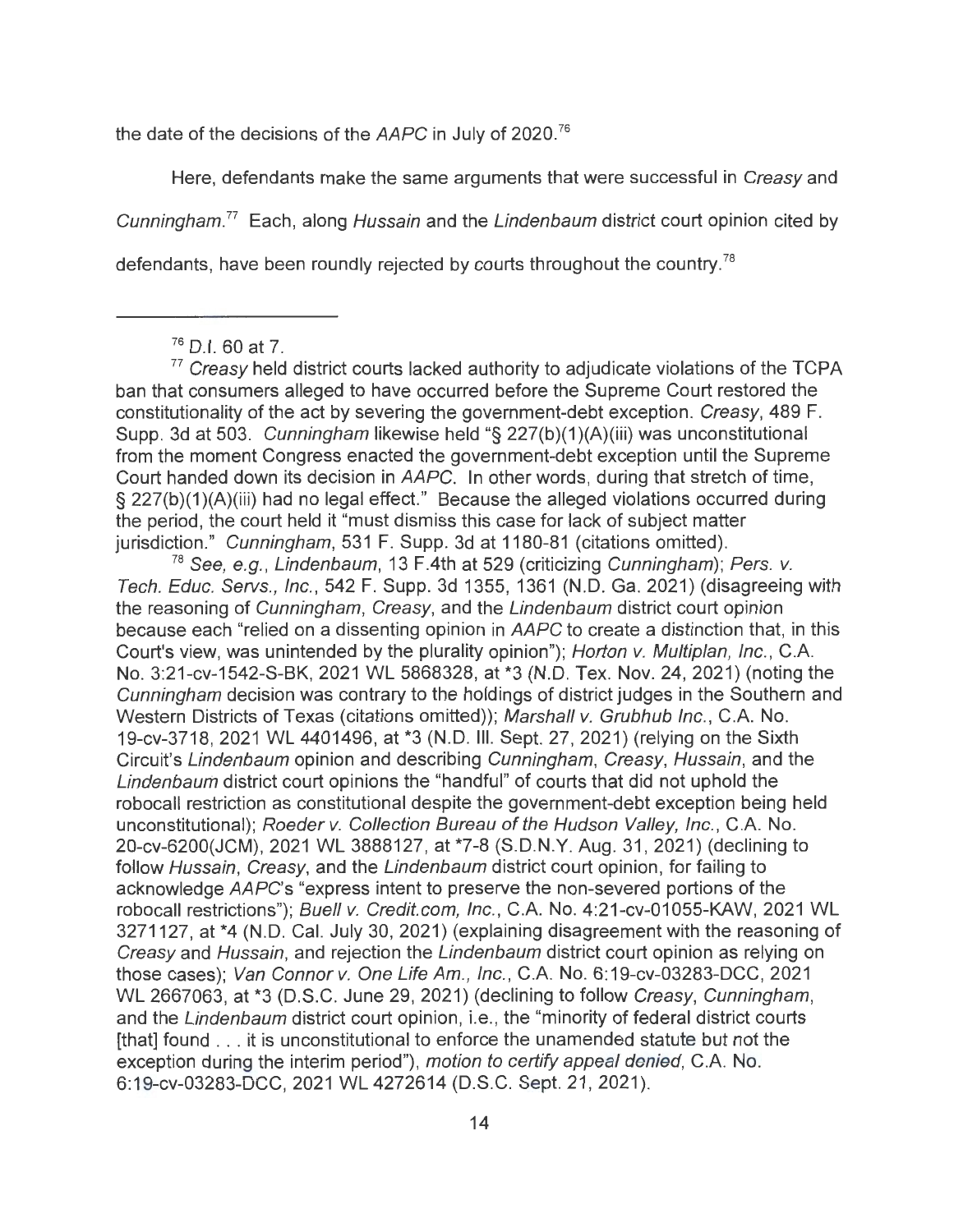Based on the reasoning expressed the Sixth Circuit's Lindenbaum decision, and the overwhelming agreement among district courts before and after that decision.<sup>79</sup> the court rejects defendants' argument and holds it has subject matter jurisdiction to reach the merits of this matter.

Defendants also argue that retroactive application of the TCPA against them violates due process because "similarly situated litigants should not be treated differently."<sup>80</sup> Plaintiffs contend due process is not implicated here because defendants are not government-debt collectors and, thus, could not have relied on the severed amendment when placing unlawful calls to sell VSCs.<sup>81</sup> The court agrees with plaintiffs.

This court recently rejected a similar argument by the TCPA defendant in Franklin v. Navient, Inc.<sup>82</sup> There, Third Circuit Judge Bibas, sitting by designation, stated "[w]hen a court merely recognizes that a civil duty has existed the whole time, the due-process objection is even weaker [than in a criminal context]. Claims of reliance are thus 'insufficient to deny retroactive application of a new' judicial interpretation."<sup>83</sup>

<sup>&</sup>lt;sup>79</sup> See, e.g., Canady v. Bridgecrest Acceptance Corp., C.A. No.

cv-19-04738-PHX-DWL, 2022 WL 194526, at \*9 (D. Ariz. Jan. 21, 2022) ("This issue requires little discussion. Dozens of district courts and at least one Circuit court have issued opinions rejecting [the defendants'] contention that nobody can be held liable under the TCPA for robocalls placed between the enactment of the government-debt exception in 2015 and the issuance of [AAPC] in July 2020.").

 $80$  D.I. 60 at 13 (citing Harper v. Virginia Dept. of Taxation, 509 U.S. 86 (1993)). 81 0.1. 61 at 15.

 $82$  534 F. Supp. 3d 341 (D. Del. 2021), reconsideration denied sub nom. Ricky R. Franklin, Plaintiff, v. Navient, Inc Student Assistance, Inc., Defendants. Ricky R. Franklin, Stockbridge, Georgia. Plaintiff. Joelle Eileen Polesky, Stradley Ronon Stevens & Young, LLP, Wilmington, Delaware. Couns. for Defendants., C.A. No. 1 :17-cv-1640-SB, 2021 WL 2117177 (D. Del. May 25, 2021), and amended on

reconsideration, C.A. No. 1:17-cv-1640-SB, 2021 WL 2915033 (D. Del. July 12, 2021)). <sup>83</sup> Id. at 346 (quoting Reynoldsville Casket Co. v. Hyde, 514 U.S. 749, 753

<sup>(1995)).</sup>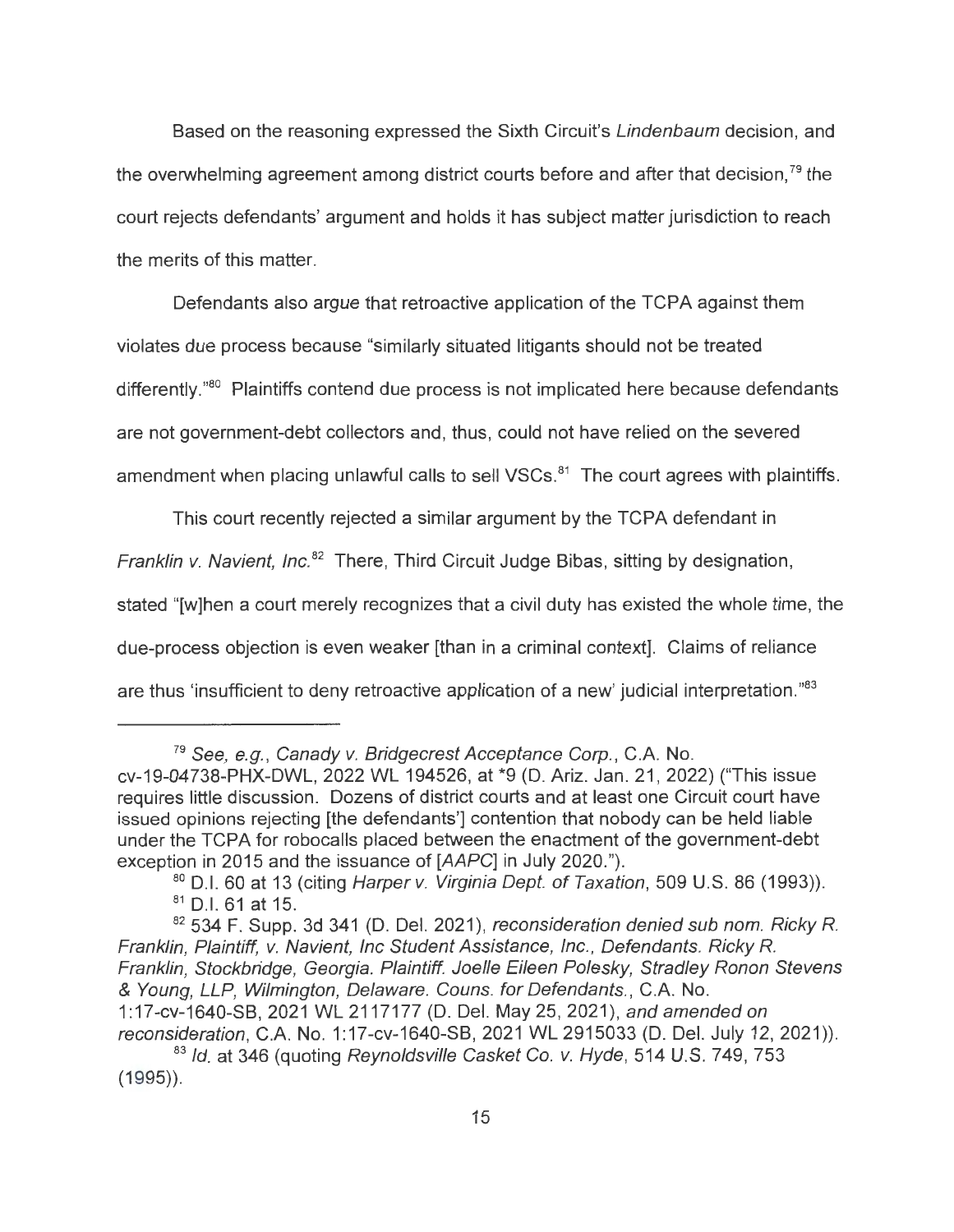"Due process does not bar retroactive civil decisions." 84

Defendants criticize *Franklin* for not substantively considering precedent holding statutes in violation of the First Amendment's prohibition on content-based restrictions should not be applied retroactively.<sup>85</sup> The court notes the Grayned opinion cited by defendants, and a companion case the reasoning of which Grayned adopted, were criminal cases not involving a civil statutes like the TCPA.<sup>86</sup> Moreover, the Sixth Circuit addressed the First Amendment issue in Lindenbaum and determined that severability did not warrant dismissal. $87$  The court reasoned:

Whether a debt collector had fair notice that it faced punishment for making robocalls turns on whether it reasonably believed that the statute expressly permitted its conduct. That, in turn, will likely depend in part on whether the debt collector used robocalls to collect government debt or non-government debt. But applying the speech-neutral fair-notice defense in the speech context does not transform it into a speech restriction.<sup>88</sup>

Other courts have likewise determined application of the TCPA to defendants

 $84$  Id.

 $85$  D.I. 60 at 13 (citing Grayned v. City of Rockford, 408 U.S. 104 (1972)).

86 Id. (citing Grayned, 408 U.S. at 107 (citing Police Dep. of Chicago v. Mosley, 408 U.S. 92 (1972)). Bilek v. Nat'/ Congress of Employers, Inc., citing, inter alia, Franklin, noted the distinction between criminal and civil cases for due process analysis: "Sure, Bouie v. City of Columbia holds that due process forbids retroactive application of an 'unforeseeable judicial enlargement of a criminal statute' because doing so 'operates precisely like an ex post facto law' that the Constitution forbids. But the Supreme Court 'has not extended Bouie beyond criminal cases,' even if '[t]here is some logic in treating civil speech restrictions like criminal laws under Bouie[.]"' C.A. No. 1:18-cv-03083, 2021 WL 4027512, at \*3 (June 28, 2021) (emphasis in original) (quoting Bouie v. City of Columbia, 378 U.S. 347, 353 (1964) and Franklin, 534 F. Supp. 3d at 347, respectively). As is equally applicable here, the Bilek court held: "Defendants are not government debt collectors and thus have no interest in asserting the due process rights of government debt collectors." Id.

 $87$  Lindenbaum, 13 F.4th at 530.

 $88$  Id.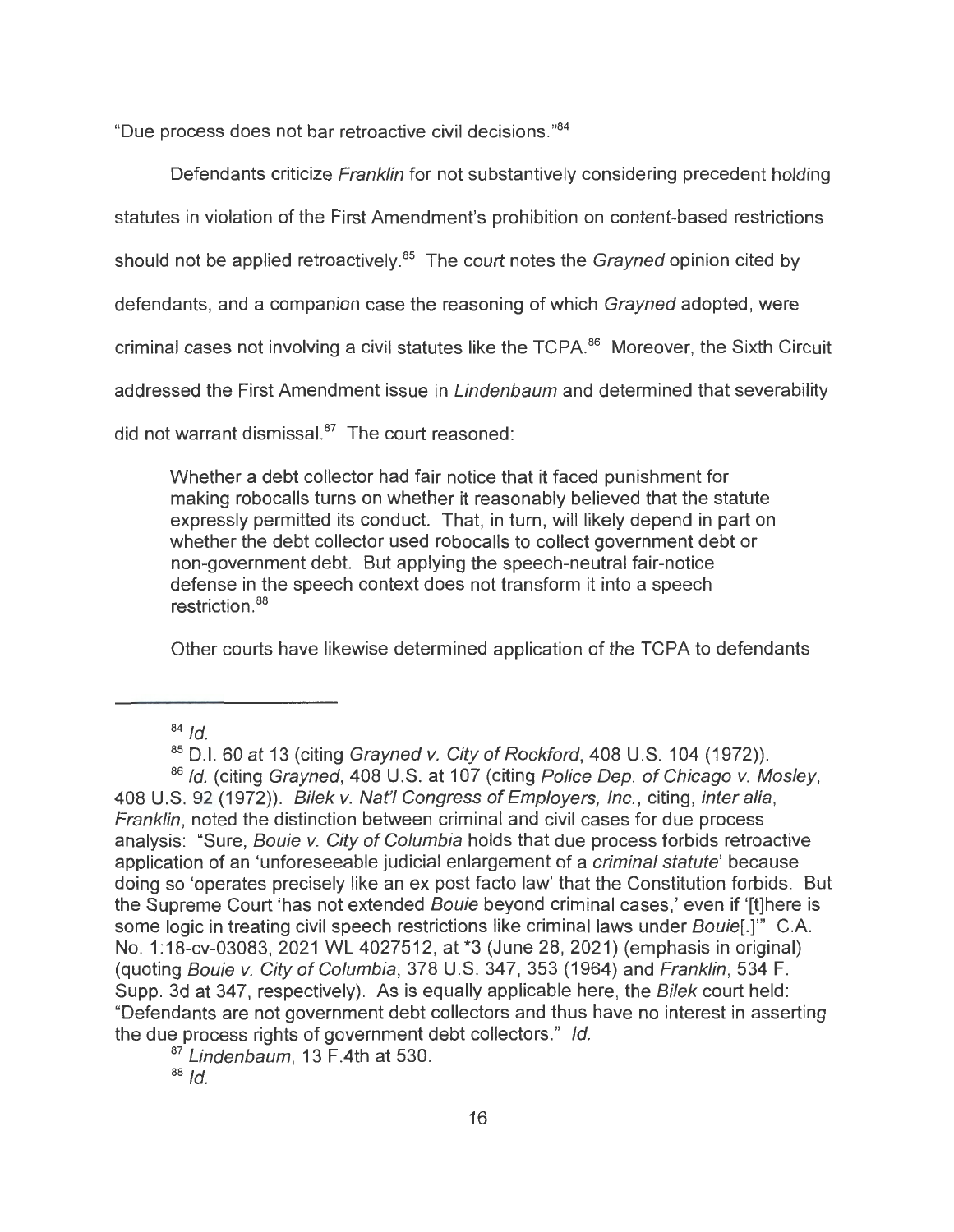like those before this court are not barred by First Amendment concerns. For instance,

the District of Connecticut cogently explained in Pavelka v. Charter Commc'ns, Inc.:

[T]he AAPC plurality opinion and longstanding Supreme Court precedent indicate that the robocall provision may be constitutionally applied against [the defendant] for calls placed after the government-debt exception was added but before the AAPC decision was handed down. . . . [T]he statutory severance clause makes clear that this type of surgical correction that leaves unaffected the operation of other provisions of the statute is what Congress wanted. And the equities, including First Amendment free speech values, do not command a contrary result. Refusing to dismiss the TCPA claim in this case treats [the defendant] no differently-and suppresses no more speech-than if Congress had not crossed a constitutional line by enacting the government-debt exception in the first place; in either event, the same speech by [the defendant]-its robocalls-would be prohibited. By contrast, dismissing the TCPA claim would flout Congress's intent in enacting the TCPA in 1991 and bestow a windfall on [the defendant]-a set of penalty-free, annoying robocalls touting its services to thousands of Americans-simply because of Congress's misstep in adding in 2015 an unconstitutional provision to the TCPA that never applied to [the defendant].<sup>89</sup>

The court determines, therefore, that application of plaintiffs' TCPA claims to

defendants does not violate their due process rights.

Thus, the court recommends defendants' motion to dismiss based on Rule

12(b)(1) be dismissed.

### **C. Alleged Failure to State a Claim under the TCPA**

Defendants argue even if dismissal is not required under Rule 12(b)(1), the

Motion must nevertheless be dismissed pursuant to Rule 12(b)(6) for failure to state a

claim under the TCPA. 90

"To survive a motion to dismiss, a complaint must contain sufficient factual

<sup>89</sup>C.A. No. 3:20-cv-01557 (MPS), 2021 WL 5566390, at \*7 (D. Conn. Nov. 29, 2021).

<sup>&</sup>lt;sup>90</sup> D.I. 60 at 15.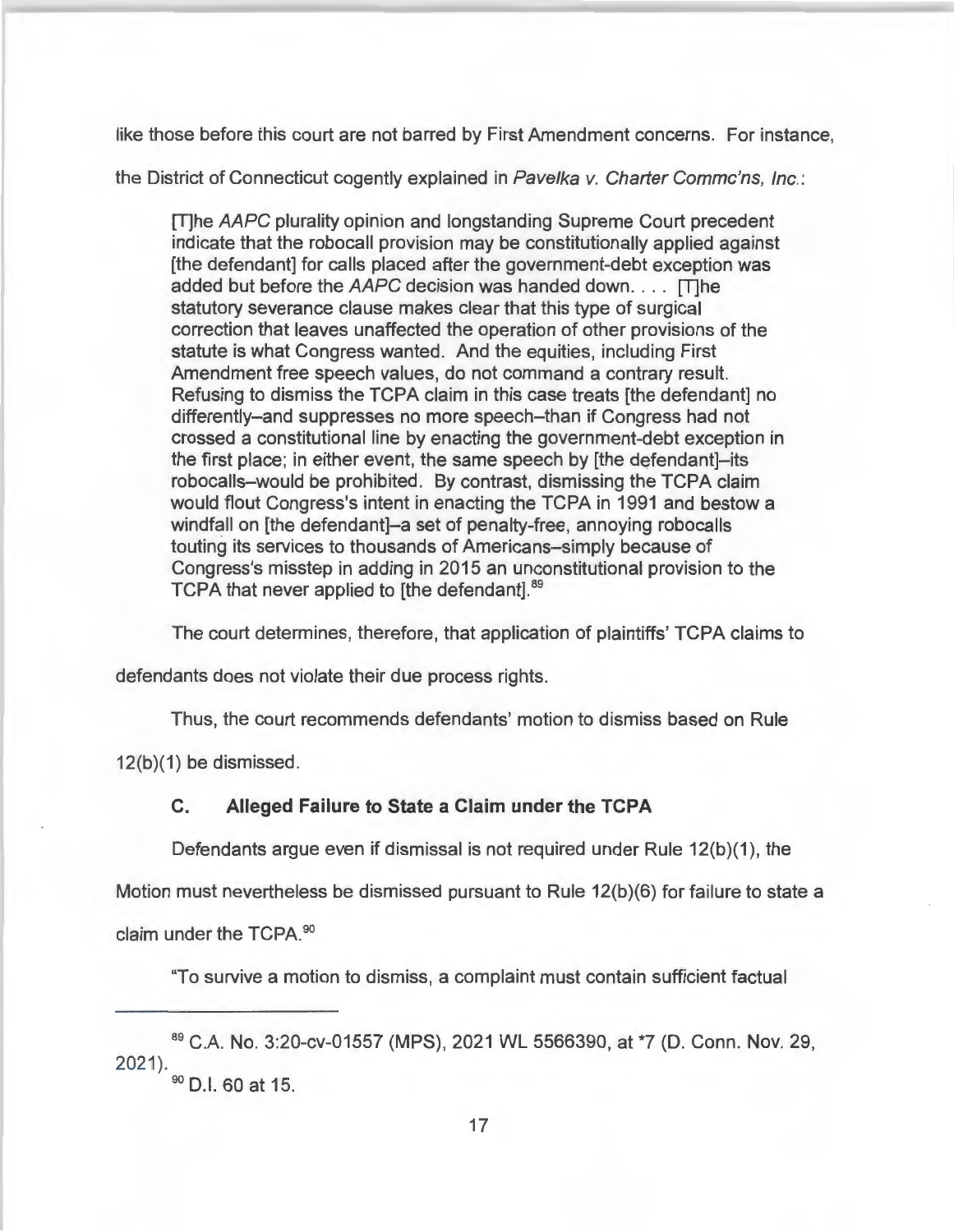matter, accepted as true, to 'state a claim to relief that is plausible on its face."<sup>91</sup>

The TCPA robocall provision makes it unlawful:

to make any call (other than a call made for emergency purposes or made with the prior express consent of the called party) using any automatic telephone dialing system or an artificial or prerecorded voice  $I^{92}$ 

Pursuant to section  $227(a)(1)$ :

(1) The term "automatic telephone dialing system" means equipment which has the capacity-

(A) to store or produce telephone numbers to be called, using a random or sequential number generator; and

(B) to dial such numbers. $93$ 

The TAC alleges, *inter alia*, that:

Defendants and their agents and co-conspirators amassed lists of thousands of vehicle owners from public records, vehicle sales and registration records, and data aggregators and then sent phone calls using artificial or prerecorded voice messages en masse to market their VSCs. <sup>94</sup>

Defendants argue the Supreme Court's Facebook, Inc. v. Duguid opinion

demonstrates the TAC fails to state a claim because it does not allege defendants used

an auto dialer employing "a random or sequential number generator either to store or

produce phone numbers to be called."<sup>95</sup> In Facebook, the Court stated that "[t]o qualify

as an 'automatic telephone dialing system,' [within the meaning of the TCPA, 47 U.S.C.

 $\S$  227 (a)(1)(A),] a device must have the capacity either to store a telephone number

 $91$  Ashcroft, 556 U.S. at 678 (quoting Twombly, 550 U.S. at 570).

 $92$  47 U.S.C. § 227(b)(1)(A).

 $93$  47 U.S.C. § 227(a)(1).

 $94$  D.I. 58 ¶ 16.

 $95$  D.I. 60 at 16 (citing Facebook, Inc. v. Duguid, 141 S. Ct. 1163, 1173 (2021)).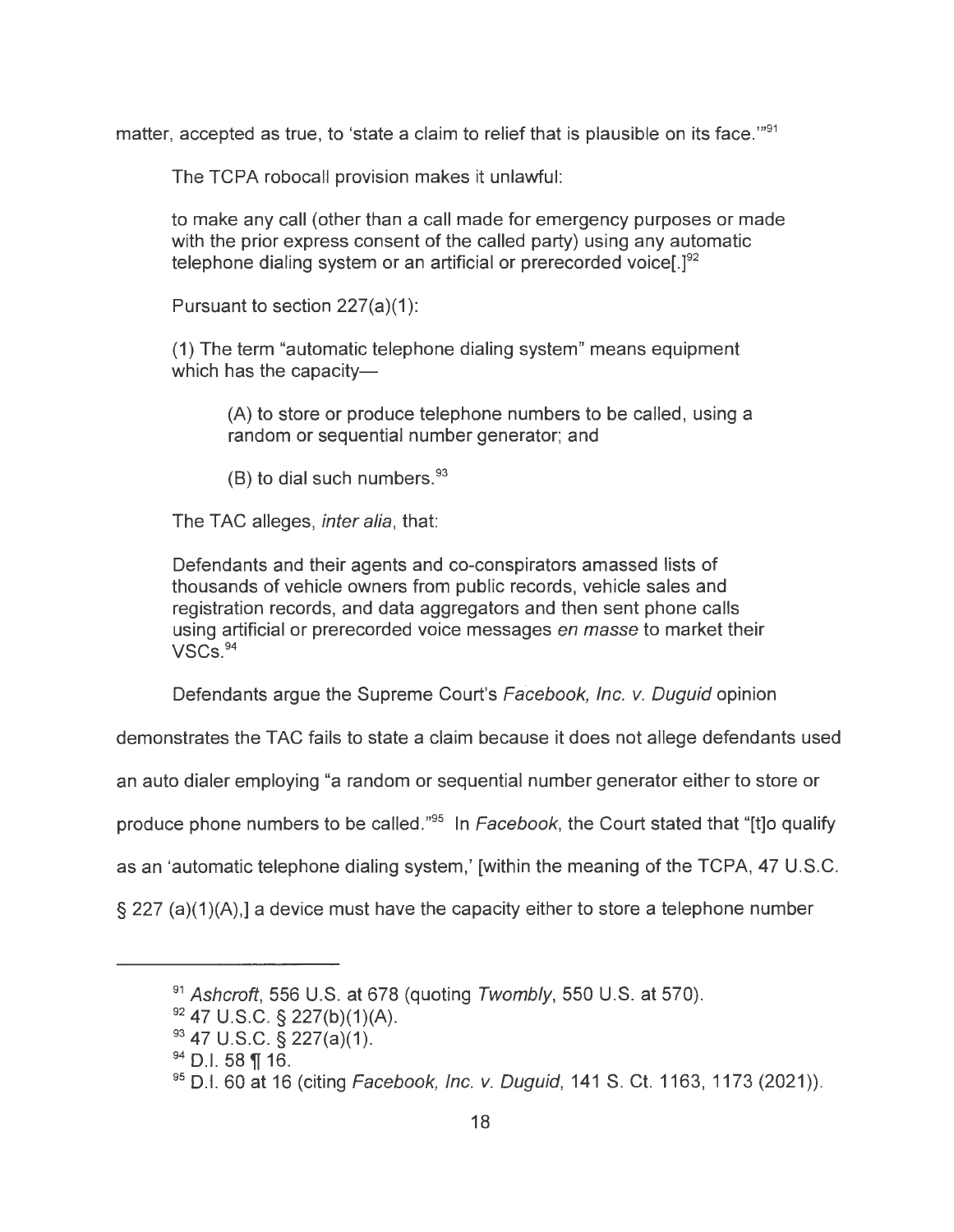using a random or sequential generator or to produce a telephone number using a random or sequential number generator." 96

Plaintiffs assert Facebook demonstrates dismissal pursuant to Rule 12(b)(6) is not warranted because the TAC adequately pleads violations of the TCPA based on defendants' use of an artificial or prerecorded voice and calls to phone numbers on the DNC Registry.<sup>97</sup>

Defendants acknowledge "at best, only Plaintiffs' claims related to an automated voice could plausibly state a claim for relief under Rule 12(b )(6)" but argue that "[t]o the extent Plaintiffs claim that Defendants used an autodialer, Plaintiffs offer nothing in rebuttal for why such claims should not be dismissed under ... Facebook."*<sup>98</sup>*

The court finds Facebook supports plaintiffs' argument. There, the Supreme Court made clear "[t]he statute separately prohibits calls using 'an artificial or prerecorded voice' to various types of phone lines, including home phones and cell phones, unless an exception applies. Our decision does not affect that prohibition."*<sup>99</sup>*

Relying on Facebook, the Northern District of Illinois reached a similar conclusion in Marshall v. Grubhub Inc.<sup>100</sup> That case arose from a series of calls allegedly from robotic or pre-recorded voices.<sup>101</sup> The defendant moved to dismiss, based on, *inter alia*, failure to state a claim. The court held that for an allegation to

98 D.I. 63 at 2.

<sup>96</sup> Facebook, 141 S. Ct. at 1167.

 $97$  D.I. 61 at 17 (citing D.I. 58  $\frac{1}{11}$  70-88), 17-18 (citing Facebook, 141 S. Ct. at 1173).

 $99$  Facebook, 141 S. Ct. at 1173 (quoting 47 U.S.C. §§ 227(b)(1)(A) and (B)) (emphasis added).

<sup>100</sup> C.A. No. 19-cv-3718, 2021 WL 4401496 (N.D. III. Sept. 27, 2021).<br><sup>101</sup> Id. at \*1.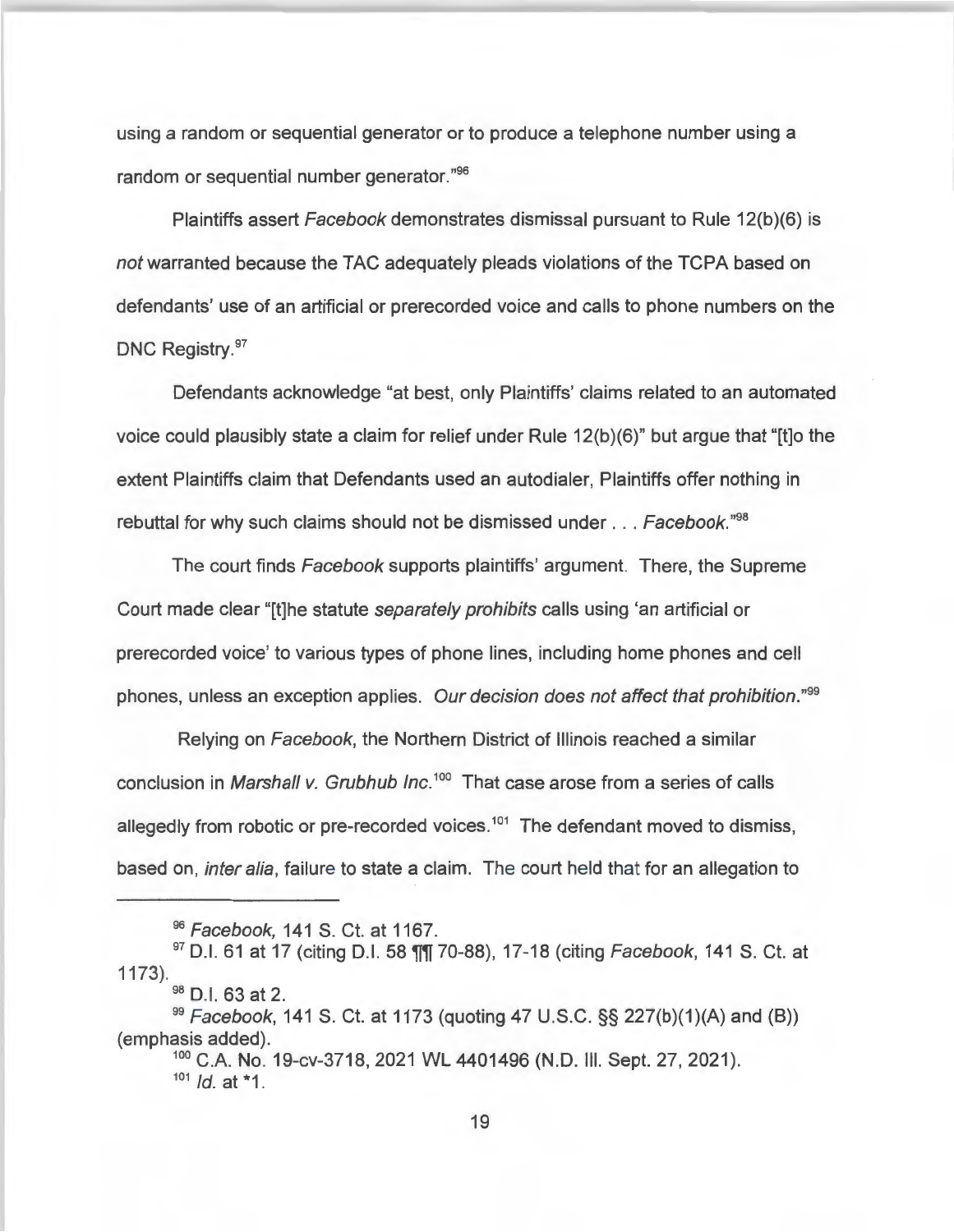move from speculative to plausible in this context, a plaintiff may allege facts such as a '"description of a robotic sound of the voice on the other line, a lack of human response when he attempted to have a conversation with the caller,' or a 'distinctive "click and pause" after having answered the call."<sup>102</sup> The Grubhub court rejected the argument that the plaintiff only made a conclusory allegation that calls "included a robotic or prerecorded voice" because additional elements of the complaint shed light of the nature of the calls and "push[ed] the allegation from speculative to plausible[.]"<sup>103</sup>

Here, defendants' reply brief appears to concede the use of an "artificial or prerecorded voice" is plausibly alleged.<sup>104</sup> The court also separately determines the TAC contains additional elements that plausibly allege the complained-of-calls were from automated or prerecorded voices, rather than human callers. 105

Defendants separately argue plaintiffs' claim for injunctive relief under Section 227(c) must be dismissed to the extent the use of an autodialer is alleged. The parties in Grubhub also disputed whether use of an ATOS was plausibility alleged. That court determined the disagreement was not dispositive because it found the alleged use of a

 $102$  *Id.* at \*4.<br> $103$  *Id.* (specifically noting screenshots of voicemail transcripts indicating a prerecorded caller, rather than a human caller, as wells as messages that would not have been left if a human made the call).<br><sup>104</sup> See D.I. 63 at 2.

<sup>&</sup>lt;sup>105</sup> See, e.g., D.I. 58  $\parallel$  32-39 (alleging dozens of automated calls including the transcription of a call stating plaintiff's car warranty was expiring and instructing him to press 2 to extend the warranty; when plaintiff pressed 2, he was connected to a live agent); *id. III 41-50* (listing the date and time of multiple calls from various phone numbers, and that when plaintiff responded to voice prompts he received VSC solicitations from defendants); *id.* **11** 51-55 (listing date and time of multiple calls from various phone number stating his auto policy was set to expire and instructing plaintiff to press  $1$ ).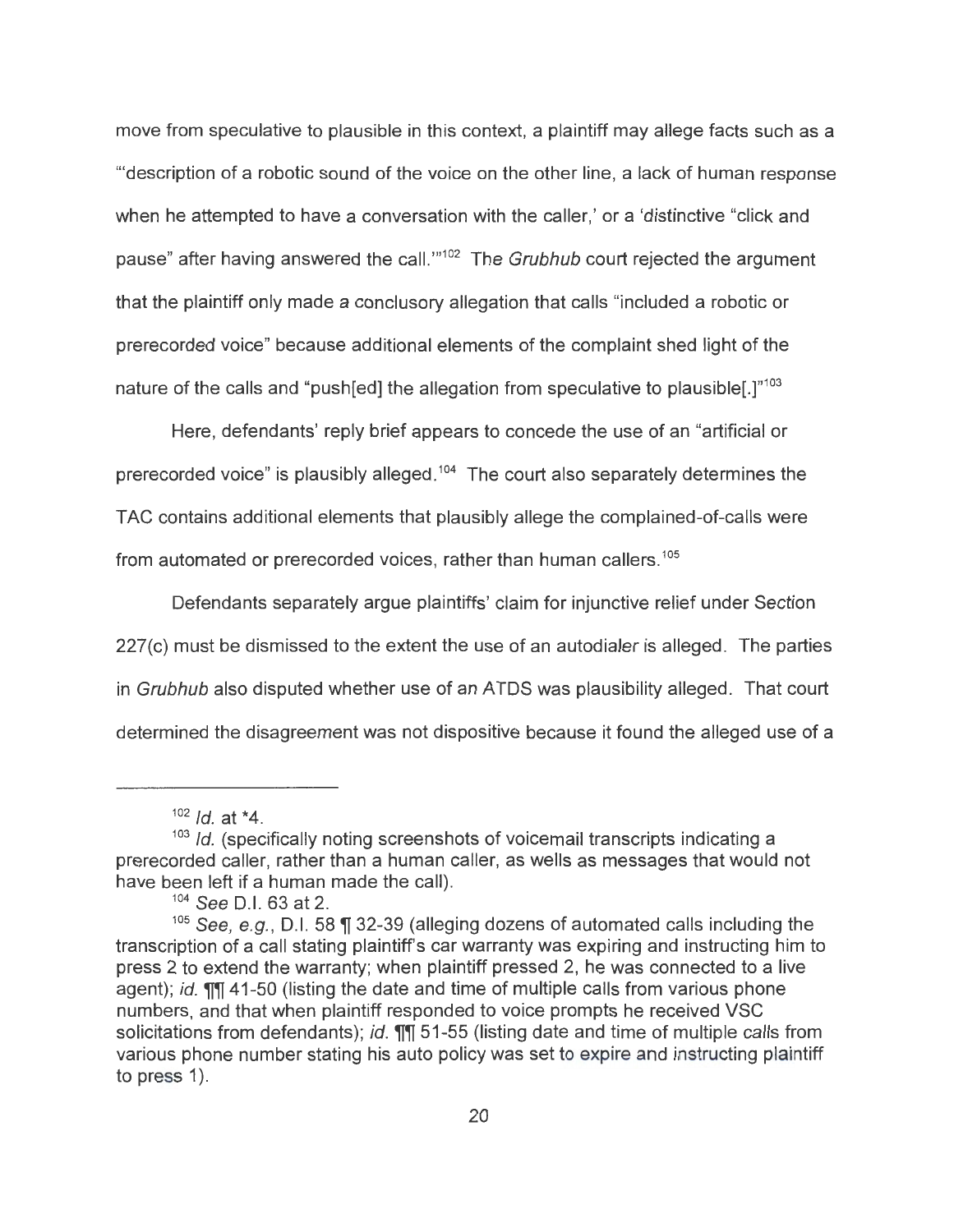prerecorded or automated voice sufficient to state a claim under the TCPA's robocall provision.<sup>106</sup> "Use of an ATDS is an alternative basis for liability, not a necessary element."<sup>107</sup> Grubhub noted Facebook "left the TCPA's separate prohibition on calls using artificial or prerecorded voices untouched" and, therefore, determined "there is no need to delve into whether [the plaintiff] has sufficiently alleged [the defendant] called her using an ATDS."<sup>108</sup> The court reiterated that the plaintiff's allegation "regarding the ATOS constitutes an alternative legal theory-one that she may or may not be able to substantiate with the benefit of discovery[,]"<sup>109</sup> and concluded "[t]he ATDS inquiry is therefore best deferred following discovery."110

Here, plaintiffs similarly "reserve the right to argue that Defendants used an automatic telephone dialing system to place the calls to Plaintiffs and the Class members should facts uncovered in discovery support that argument."<sup>111</sup>

Thus, the court recommends denying defendants' request to dismiss pursuant to Rule 12(b)(6).

#### **IV. RECOMMENDED DISPOSITION**

Consistent with the findings above,

**IT IS RECOMMENDED** that defendants' Motion to Dismiss Plaintiffs' Third Amended Class Action Complaint with Prejudice under FEDERAL RULES OF CIVIL

<sup>106</sup> Grubhub, 2021 WL 4401496, at \*5.

 $107$  Id.

 $108$  *Id.* 

<sup>109</sup> Id. (citing Weekly v. Fifth Third Bank, C.A. No. 20-cv-01786, 2020 WL 7626737, at \*3 (N.D. Ill. Dec. 22, 2020) ("[l]t would be impossible for any plaintiff to know about a system's capacity prior to discovery[.]")).<br> $\frac{110}{10}$ 

<sup>111</sup> D.I. 61 at 18 n.2.